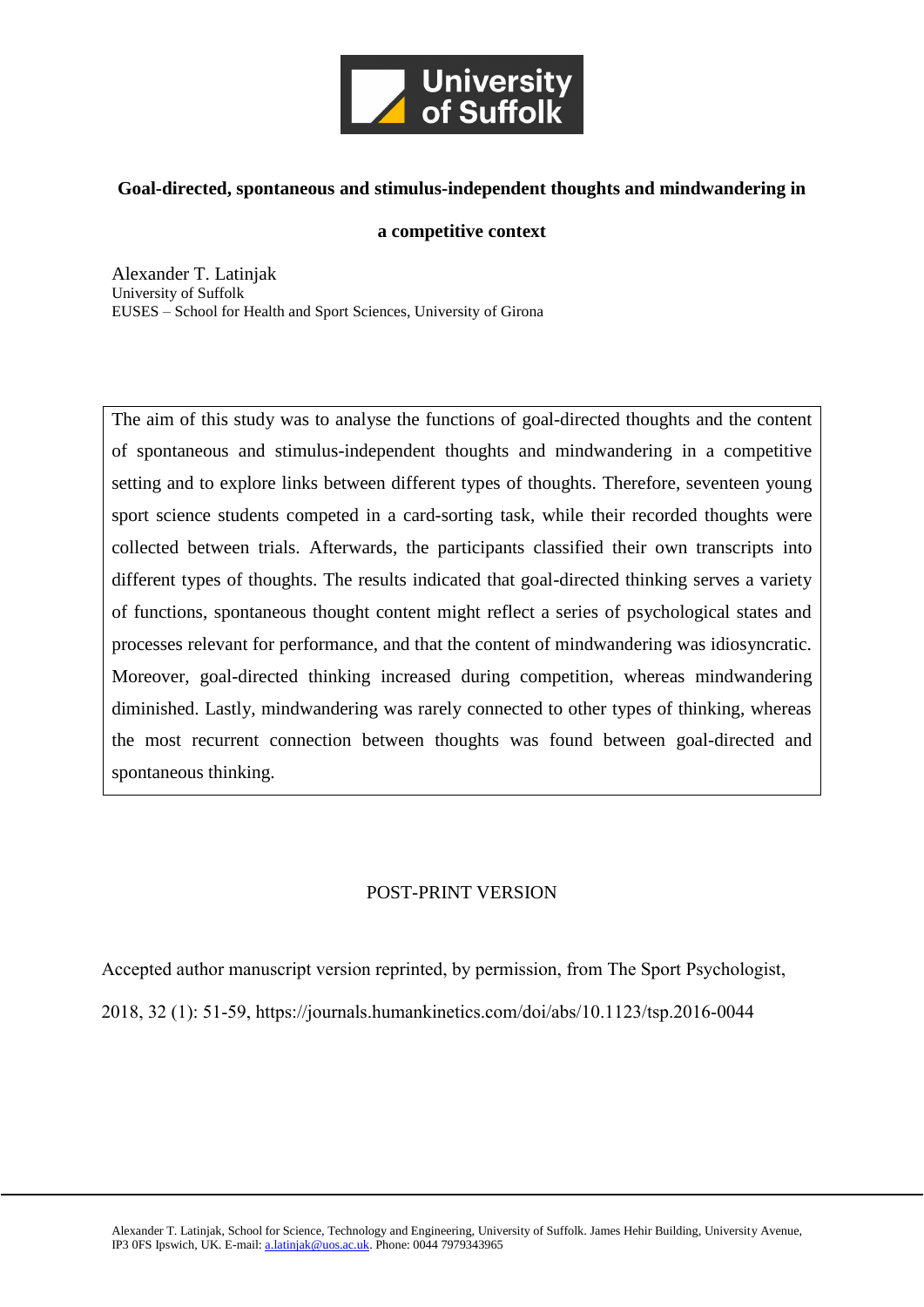# **Goal-directed, spontaneous and stimulus-independent thoughts and mindwandering in a competitive context**

Thoughts influence performance and behaviour in sports (see, Hardy & Oliver, 2014). Hence, it is not surprising that numerous studies in sport sciences have focused on a series of cognitive processes, such as decision making (Travassos et al., 2013), visualization (Cumming & Williams, 2014) or self-talk (Hatzigeorgiadis, Zourbanos, Galanis, & Theodorakis, 2011). Yet most of these cognitive concepts are related to several distinct thought processes, such as intuitive or rational decision making (Bar-Eli, Plessner, & Raab, 2011), or intuitive or rational self-talk (Van Raalte, Vincent, & Brewer, 2016). In line with these examples, researchers distinguished between automatic processes, pertaining to System I cognitive processing, which lack effort, intention, or awareness; and controlled cognitive processes, pertaining to System II cognitive processing (Kahneman, 2011), which typically involve effort, intention, and awareness. Initially, these differences were described, theoretically, by researchers (e.g., Schneider & Shiffrin, 1977) and tested, empirically, in metacognitive studies (e.g., Klinger, 1978). During the past decade, the differences between controlled and automatic thought processes were corroborated by studying neurological patterns in the human brain (Lieberman, 2007).

# **Classifications of thoughts in neuropsychology**

A plethora of neuropsychological studies have focused on different thought processes and the brain regions associated to them (Christoff, 2013). One important contemporary classification differentiates between goal-directed thinking, which refers to controlled processes, and spontaneous thinking, stimulus-independent thinking and mindwandering (Fox, Spreng, Ellamil, Andrews-Hanna, & Christoff, 2015), which all refer to automatic processes. With regard to the former, Christoff, Gordon and Smith (2011) described goaldirected thinking as a mental process deliberately employed towards solving a problem or making progress on a task. Goal-directed thinking usually occurs during reasoning, problem solving and decision making. When considering specific neurological systems involved in controlled, goal-directed, thought processes, authors have reported that prefrontal and frontal cortical regions were activated while reasoning, whereas automatic processes are associated with the default network of the brain (see, Andrews-Hanna, Reidler, Huang, & Buckner, 2010).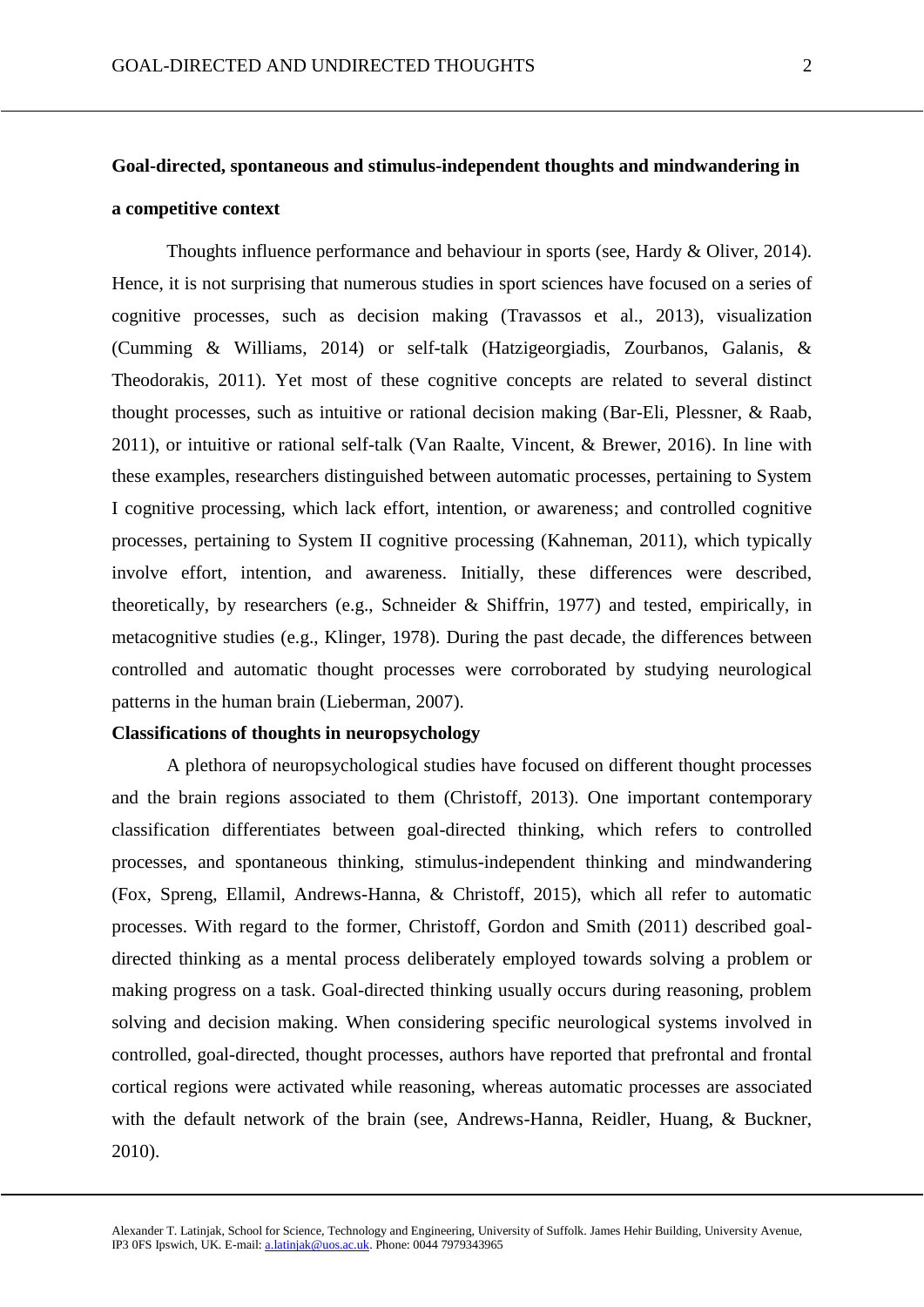In relation to automatic thought processes, Christoff et al. (2011) further distinguished three types: mind-wandering, stimulus-independent thoughts and spontaneous thoughts. According to Klinger (2009), mind-wandering would include any thought that is unrelated to the ongoing task or activity, thus unrelated to the thought-eliciting situation; stimulusindependent thoughts would be related to the context of the activity, yet unrelated to the ongoing stimuli a person receives; and spontaneous thoughts are unintended, non-working, non-instrumental thoughts that come to mind unbidden and effortlessly, which are, however, linked to the task or activity at hand and to relevant contextual stimuli. During a corner kick in soccer, for instance, a defender could think *I'm stronger than him* (spontaneous thought), *I like soccer* (stimulus-independent thought) or *I'll go to the cinema tomorrow*  (mindwandering). According to a revision undertaken by Christoff (2012), investigators have identified a number of brain regions linked to spontaneous thought: the posterior cingulate cortex and the anterior medial prefrontal cortex (PFC), temporopolar cortex and medial temporal lobe structures, and the rostrolateral prefrontal cortex. Furthermore, in studies on stimulus-independent thoughts the PFC has received the most attention within the literature (Mason et al., 2007). Lastly, one brain network that has been linked to mind wandering is the default network of brain regions (Raichle et al., 2001), which includes, most prominently, the medial PFC, posterior cingulate/precuneus region, and the temporoparietal junction.

Yet, as Christoff (2012) recognized, almost all neuroscientific investigations have used rest as an experimental paradigm to investigate automatic thought processes. During rest, subjects are simply instructed to do nothing, as no experimental task is given to them. To overcome this limitation, during the past years several studies have used experimental designs to study thought processes (e.g., Andrews-Hanna et al, 2010). However, the motor demands in the experimental tasks are usually limited to pressing a button on a computer (e.g., Gilbert, Simons, Frith, & Burgess, 2006). Consequently, it would seem that we are still far from studying thought processes in sport from a neuropsychological perspective.

## **The study of thought in sport sciences**

Most studies on thoughts in sport were carried out from a metacognitive perspective (e.g., Zourbanos, Hatzigeorgiadis, Chroni, Theodorakis, & Papaiannou, 2009), based on the athletes' abilities to reflect on their own thoughts and actions (Fox & Christoff, 2014). With regard to sport based metacognitive studies on different thought processes, authors have focused on goal-directed thoughts such as gathering information and planning (Calmeiro & Tenenbaum, 2011) or providing self-instructions (Hatzigeorgiadis, Zourbanos, Goltsios, & Theodorakis, 2008), on spontaneous thoughts such as irrational beliefs (Turner & Barker,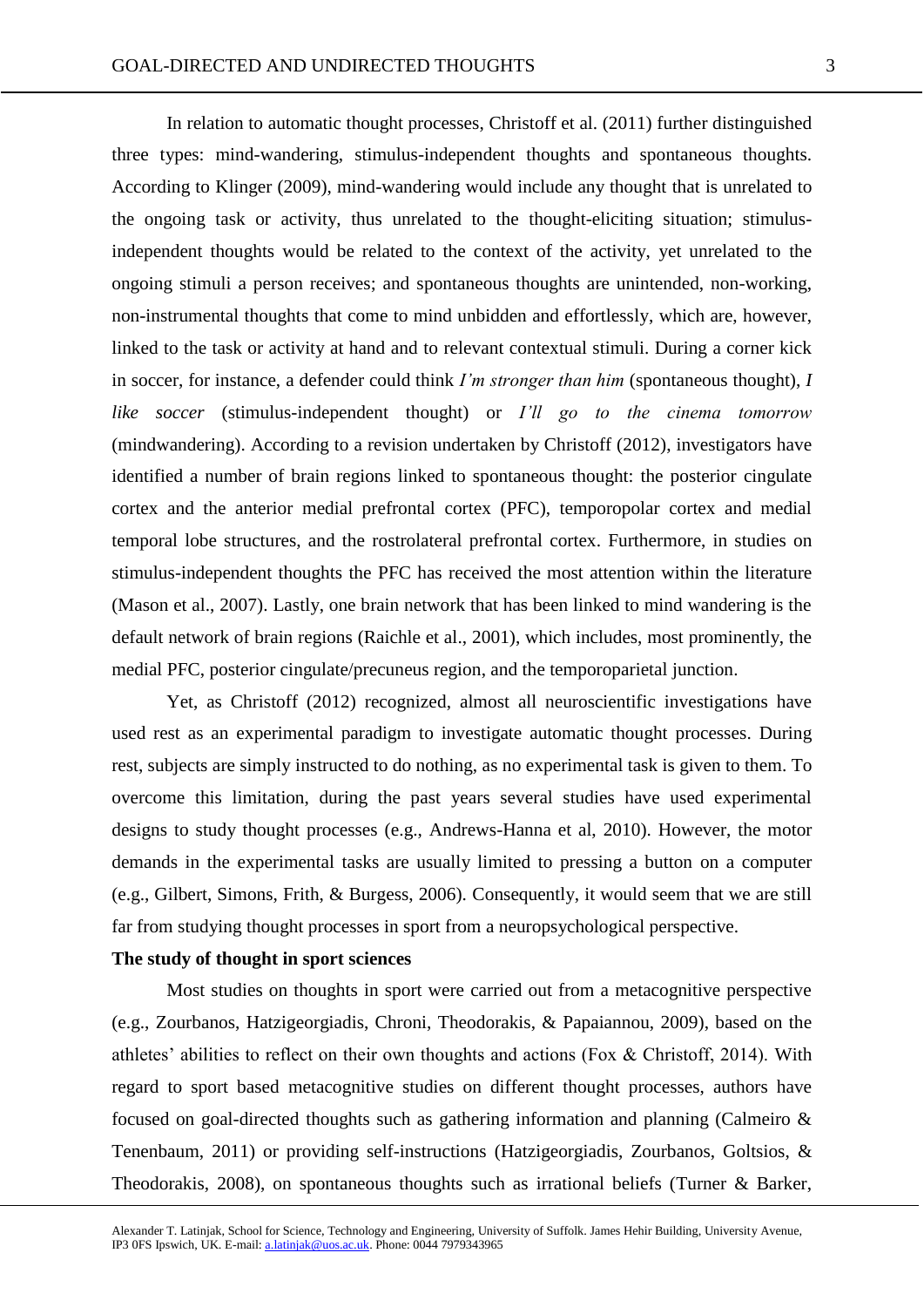2014) or casual attributions (Cantón & Checa, 2010), and on stimulus-independent thoughts and mindwandering, which in sport have been referred to as task-irrelevant thoughts (Hatzigeorgiadis & Biddle, 2000) or attentional dissociation (Jones, Karageorghis, & Ekkekakis, 2014). In spite of the advances made in many research areas related to thought processes, it should be acknowledged that studying thoughts from a metacognitive perspective has important limitations (Latinjak, Hatzigeorgiadis, & Zourbanos, 2016). Nisbett and Wilson (1977) postulated that all thought-sampling procedures, including distant memory recall strategies (see, Latinjak, Hatzigeorgiadis et al., 2016), concurrent verbal protocols (see, Calmeiro & Tenenbaum, 2011) or self-caught measurement approaches (see, Garcia, Razon, Hristovski, Balagué, & Tenenbaum, 2015), have limitations as they rely on conscious awareness and memory. Yet such procedures provide access to cognitive activation and metacognitive knowledge that cannot be obtained through other methods (Guerrero, 2005), such as observational (e.g., Zourbanos et al., 2015) or neuropsychological (e.g., Andrews-Hanna et al, 2010) methodologies.

**Spontaneous and goal-directed self-talk**. From a metacognitive perspective, one way to examine thoughts is by studying self-talk (Hatzigeorgiadis & Biddle, 2000). Self-talk consists of verbalized thoughts, with a recognizable syntax (Van Raalte et al., 2016), directed, overtly or covertly (Hardy, 2006), to the self. Therefore, self-talk has been regarded as a window into thought (Hinzen, 2013). Yet researchers have also identified two distinct research perspectives in sport self-talk: the *strategic self-talk* perspective considers the use of self-talk as a mental strategy, whereby self-talk cues or self-talk plans are deliberately employed to enhance performance or achieve other related outcomes; and the *automatic selftalk* perspective, that views self-talk as inherent thoughts and self-statements athletes address to themselves, mostly during sport performance, and that focuses on the occurrence and the frequency, as well as on the antecedents and the consequences, of such statements (Theodorakis, Hatzigeorgiadis, & Zourbanos, 2012). The study of thought processes clearly falls into the automatic self-talk perspective, which has received, to date, less research attention compared to the strategic self-talk perspective (see two reviews on strategic selftalk: Hatzigeorgiadis et al., 2011; Tod, Hardy, & Oliver, 2011).

One line of research in the automatic self-talk perspective that has adapted the general distinction between controlled and automatic thought processes (Schneider & Shiffrin, 1977), as well as Christoff's (2012) classification of automatic thoughts, and that uses metacognitive memory recall procedures, focuses on the content of spontaneous self-talk and the functions of goal-directed self-talk (Latinjak, Font-Lladó, Zourbanos, &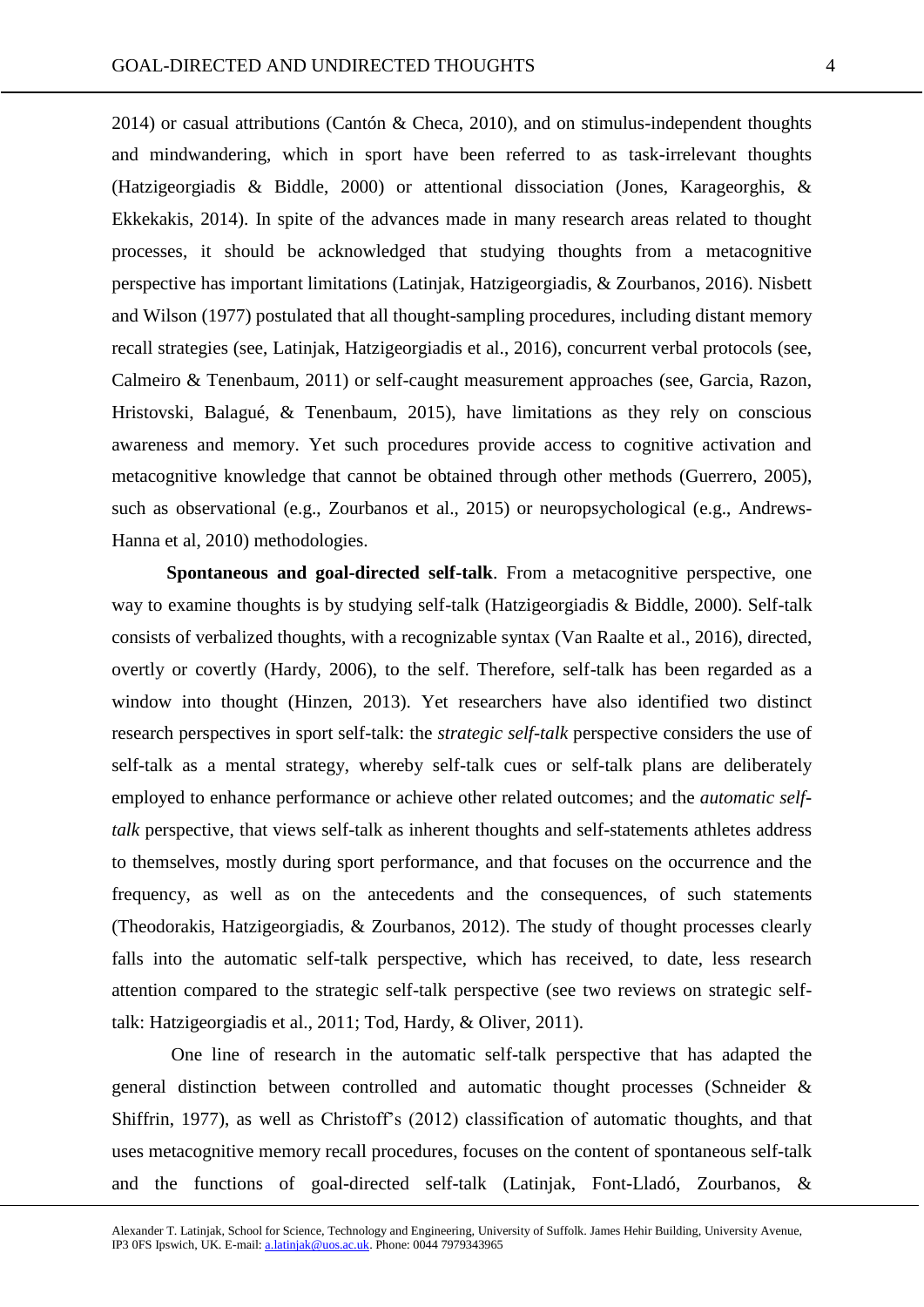Hatzigeorgiadis, 2016; Latinjak, Hatzigeorgiadis et al., 2016; Latinjak, Zourbanos, López-Ros, & Hatzigeorgiadis 2014). On the one hand, these studies (Latinjak et al., 2014; Latinjak, Hatzigeorgiadis et al., 2016) have evidenced that spontaneous self-talk is predominantly anticipatory and positive ("I want to play/ I will win), anticipatory and negative ("Let's stop/ I will make a fool out of myself"), retrospective and positive ("I did it, I am the best/ I could hug the world") and retrospective and negative ("I messed up/ I let everyone down"). On the other, these studies have evidenced that goal-directed self-talk can aim at several functions: cognitive reappraisal ("It was not your fault"), cognitive and behavioural control ("Focus on the game"), positive predictions and goal management ("You can defeat them"), emotional control ("Don't be angry") and effort regulation ("Come on! / Relax").

In regard to the methodological limitations, Latinjak and colleagues argued that the consistency between different studies and the concordance between the results of these studies and previous studies on the content of spontaneous self-talk (e.g., Zourbanos et al., 2009) and the functions of goal-directed self-talk (e.g., Theodorakis, Hatzigeorgiadis, & Chroni, 2008) offers indirect support for their procedures. In spite of the advances made, the authors in this line of research recurrently underlined that different thought-sampling procedures ought to be used to replicate the findings, given the limitations of any thoughtsampling procedure (Nisbett & Wilson, 1977). Moreover, the authors suggested that using concurrent thought-sampling procedures (Calmeiro & Tenenbaum, 2011), future studies could inquire into mindwandering. To the best of the authors' knowledge, mindwandering has not been studied in the context of sport.

## **The present study**

The purpose of this study was to describe goal-directed, spontaneous and stimulusindependent thoughts and mindwandering. The study consisted of a laboratory-based competitive task, experienced by athletes as similar to sports practice in terms of cognitive, motivational and emotional factors. The task represented a head-to-head competition with prospects and threats to the ego and needs for emotional self-regulation, dealing with uncertainty, success and/or failure. In this competitive task comparisons between the performance of athletes were fundamental. Accordingly in this study, performance (in terms of wins and losses) was considered a dependent variable and its relation to the appearance of specific thought processes would be explored. Moreover, a concurrent thought-sampling procedure would be used to explore athletes' thoughts. Since introducing advances from neuropsychology into sport psychology has been recommended (Abreu & Duarte, 2015), a coding scheme based on the framework of Christoff (2012) would be used in this study.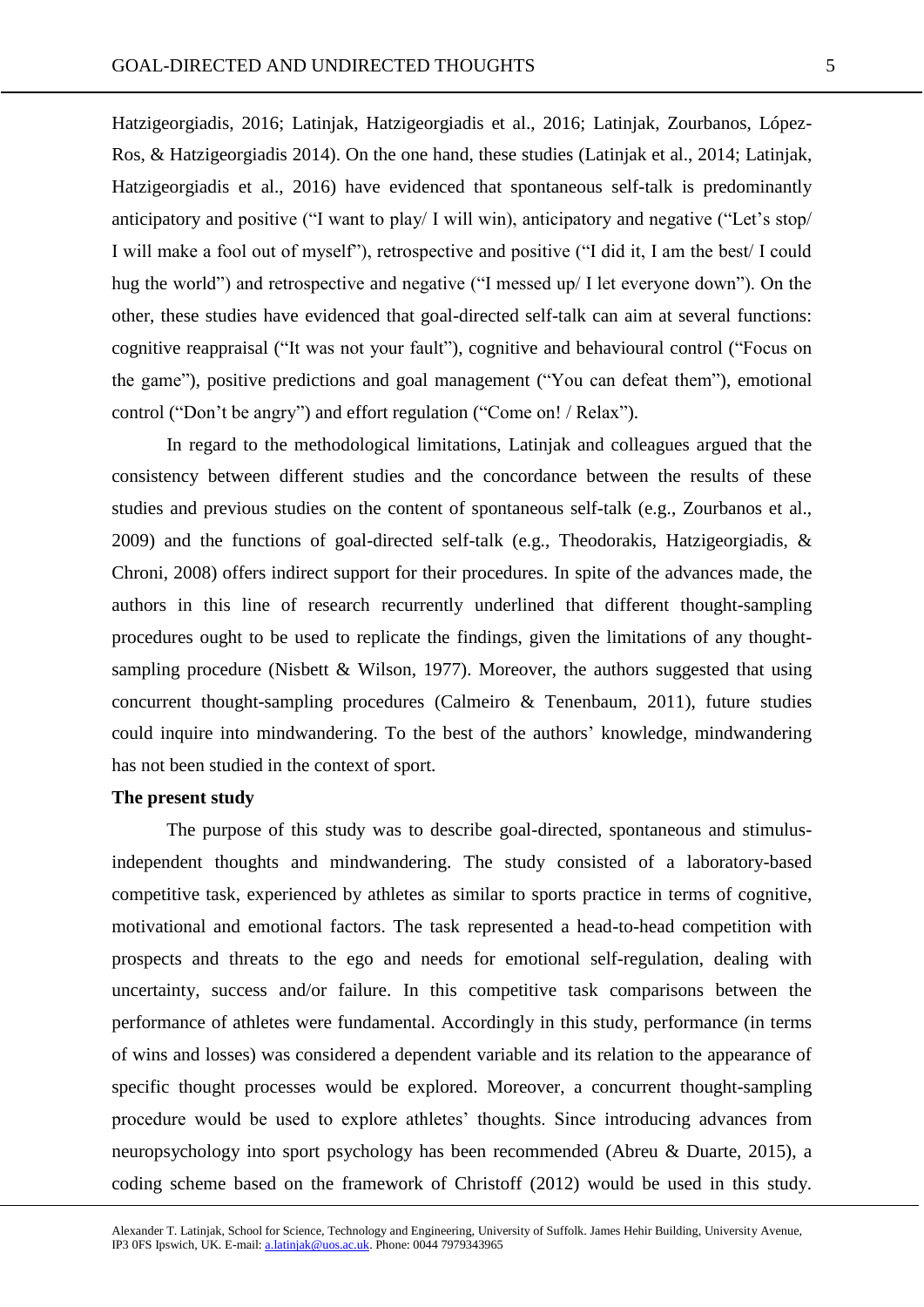Specifically in this, study thought processes, defined in research using brain scans, were investigated from a metacognitive perspective. As such this would afford us the opportunity to observe whether distinctions made on a neurological level correspond to distinctions made on a conceptual level.

Furthermore, we asked three specific questions: (1) what are the functions of goaldirected thoughts, and what is the content of spontaneous and stimulus-independent thoughts and mindwandering; (2) how does the percentage of these thoughts change from precompetition, to competition and post-competition scenarios; and (3) are there specific bonds between different types of thoughts, that is, are some thoughts more likely than others to emerge before or after a specific thought type?

On the one hand, we were convinced that advances in our understanding about spontaneous thoughts and mindwandering, would help us to gain insight into the affective, motivational and cognitive processes the athlete expresses through their self-dialogue. On the other hand, we believed that studies on the autonomous attempts athletes undertake to confront diverse competitive situations, through the use of goal-directed thinking, could lay some foundations for the interventions of sport psychology practitioners.

# **Method**

#### **Participants**

A total of 17 young adult athletes, who were at that time studying sport science (10 males and 7 females,  $M_{\text{age}} = 19.35$ ,  $SD = 1.46$ ), agreed to participate in this study. They were competing in soccer  $(n = 8)$ , basketball  $(n = 5)$ , tennis  $(n = 2)$ , water polo  $(n = 1)$  and handball  $(n = 1)$  on a national level. Another female participant took part in the first part of the experimental session, but had to withdraw for personal reasons unrelated to this study. Ethical approval was granted from the authors' university ethics board and all participants signed the informed consent form.

## **Procedure and data collection**

Participants were informed that the study consisted of a two-hour session, which included a short seminar about thoughts in sport. Once all potential participants had signed up for the study, three sessions were planned for six participants each session. The sessions were carried out in a 45 square metre laboratory, at a local sport science faculty, equipped with a large round table in its centre. On arrival, the athletes were randomly seated around the table and the experimental procedures were explained. Afterwards, participants signed the informed consent form and answered personal descriptive questions.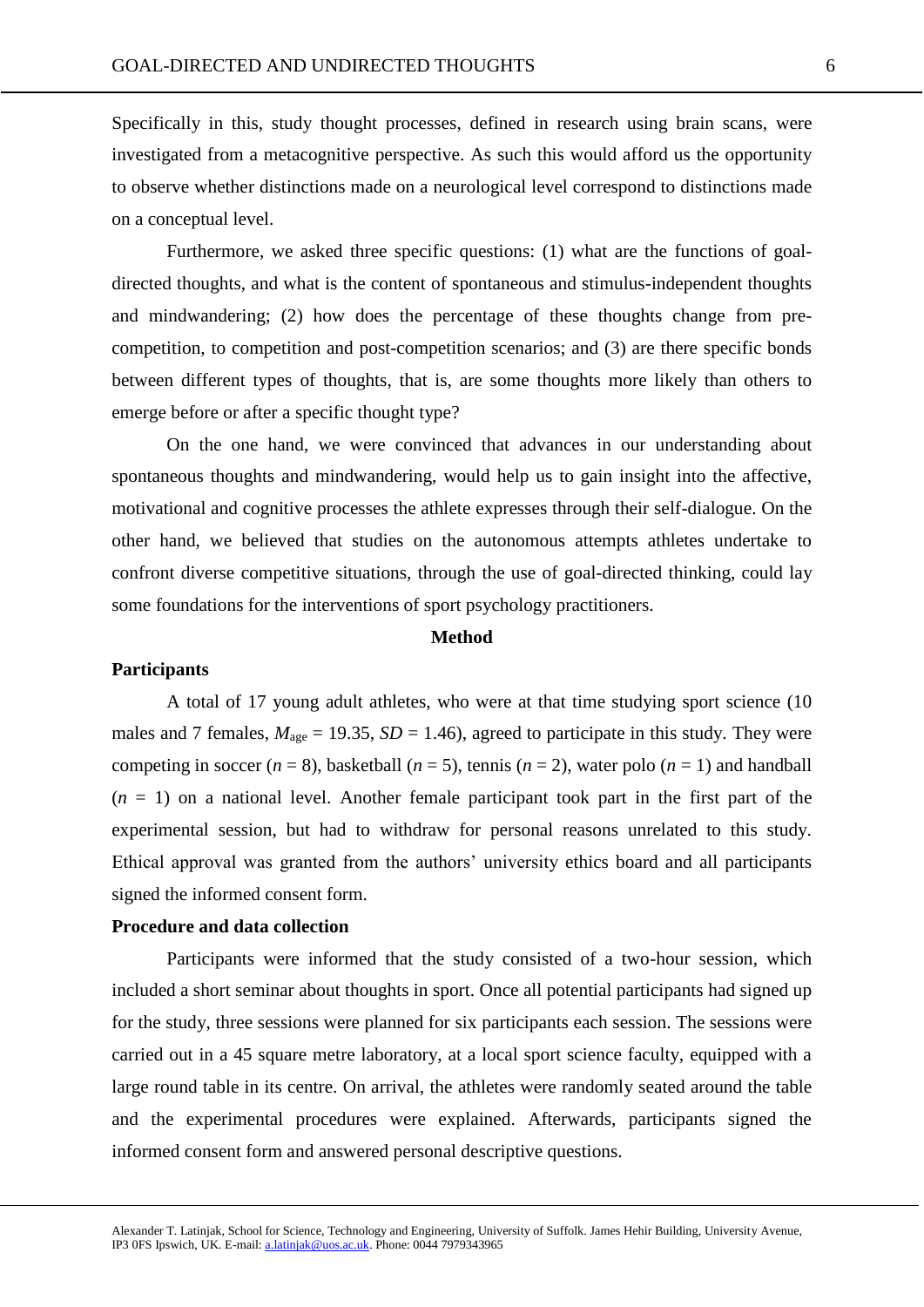The session was divided into three parts. First, the participants completed a cardsorting task in a competitive setting. In parallel to the competition, the data regarding thoughts were collected after the practice trial, between all trials and after the final trial. Once the competition had finished, a lesson was given to the participants on goal-directed thinking and the different types of undirected thinking. Lastly, after a twenty-minute break, the participants were asked to classify their thoughts into goal-directed and undirected thoughts and their subtypes.

**The experimental task**. Competitive sport settings make application of concurrent thought-sampling procedures difficult. Therefore, in a pilot study with two groups of six participants, similar to the participants of the present study, two laboratory-based experimental tasks were tested: dart throwing and card sorting. After the pilot trials, all twelve participants and one researcher participated in a group discussion in which they were asked to discuss: the thought-sampling procedure, how they perceived the competitive task and to what degree their motivation, thoughts and emotions in the competitive task resembled those in their sport. The participants agreed that (a) the card-sorting task was better for thought sampling because they could start reporting thoughts immediately without sitting down and until seconds before the next trial started; and (b) emotions were perceived as more realistic in the card-sorting task because all participants could compete head-to-head at the same time. Moreover, all participants acknowledged that the competitive card-sorting task precipitated a series of situations they experienced as similar to real sport competition: specifically, they pointed towards emotions, such as anxiety ("I was really nervous, no idea why. Just like in some matches"), anger ("I thought I wouldn't care, but then I got really annoyed") and relief ("I just hoped I would pass to the next round, and when I saw that she lost, it took a huge weight off my shoulders"), performance beliefs, either positive ("I always thought I'd win …") or negative ("There was no chance for me to win"), and goal orientations, both task ("…at that point I only tried to make fewer mistakes and feel comfortable with the task") and ego ("…so there was no way a guy like him could beat me, no way"). Hence, the card-sorting task was chosen.

The task consisted of separating a total of 52 cards into red and black cards as quickly as possible. After explaining the task, we ran one practice trial. Afterwards we started the competition. After each trial during the competition, the slowest participant was eliminated, until only one participant was left. The competitive element was underlined by several measures: all participants competed head-to-head next to each other, the slowest participant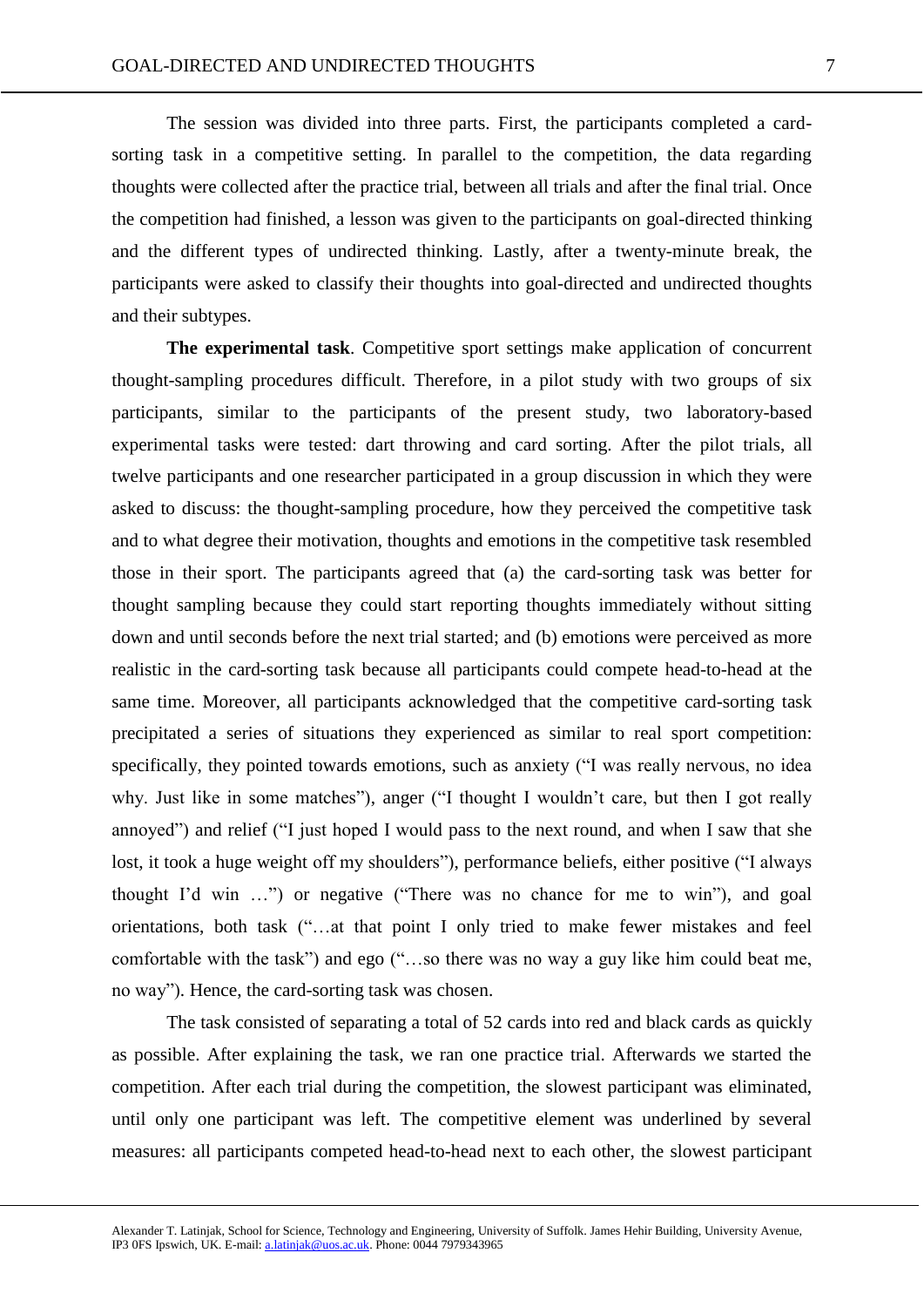in each trial was eliminated, and the participants eliminated in previous trials remained at the table to watch and support or criticize the other participants.

**The thought-sampling procedure**. In parallel to the competition, the data regarding thoughts were collected after the practice trial, between all trials and after the final trial. All participants, who had competed in the previous trial and/or who would compete in the next trial, were asked to write down anything that came to their minds, regardless of the content, on a blank sheet.

The time between trials was approximately six minutes. After four minutes the participants were informed that the next trial was imminent. However, they were told to keep writing until the researcher gave the signal to start sorting. Hence, all participants were still writing when the next trial started, and, consequently, their thoughts were recorded right up to the very last instant before competing.

**Participant ratings of thoughts**. In this study we took into consideration participant ratings of thoughts. Studying spontaneous self-talk, Van Raalte, Cornelius, Copeskey and Brewer (2014) evidenced that self-talk ratings made by participants in their study could be distinguished from those made by researchers. Similarly, Latinjak, Hatzigeorgiadis et al. (2016) calculated participant-rater agreement and concluded that agreement between participants and the judges was acceptable, but modest. In order to teach the participants about the different types of thought processes, a lesson was prepared for the participants.

The lesson contained the following topics: a brief description of the conceptualization of thoughts and self-talk in general and sport psychology; definitions of goal-directed and spontaneous self-talk; the structure and functions of goal-directed self-talk; and the structure and content of spontaneous self-talk. Language and expression were adapted to the language commonly used by the participants. After the lesson on goal-directed thinking and the different types of undirected thinking, each participant was assigned a research assistant, who would help them organize their answers in elementary meaning units (EMUs, Strauss  $\&$ Corbin, 1998), group the EMUs into temporal sequences, and classify the EMUs into goaldirected and undirected EMUs and their subtypes. The research assistants instructed the participants to group EMUs if the different EMUs pertained to a temporal sequence of thoughts. If a participant could not remember whether two EMUs were related, then a new temporal sequence was opened. In this study, a EMU was defined as a raw-data quote that had a common meaning and captured a distinct concept (Tesch, 1990), and a temporal sequence was quite simply the beginning of a new line in the text-processing program.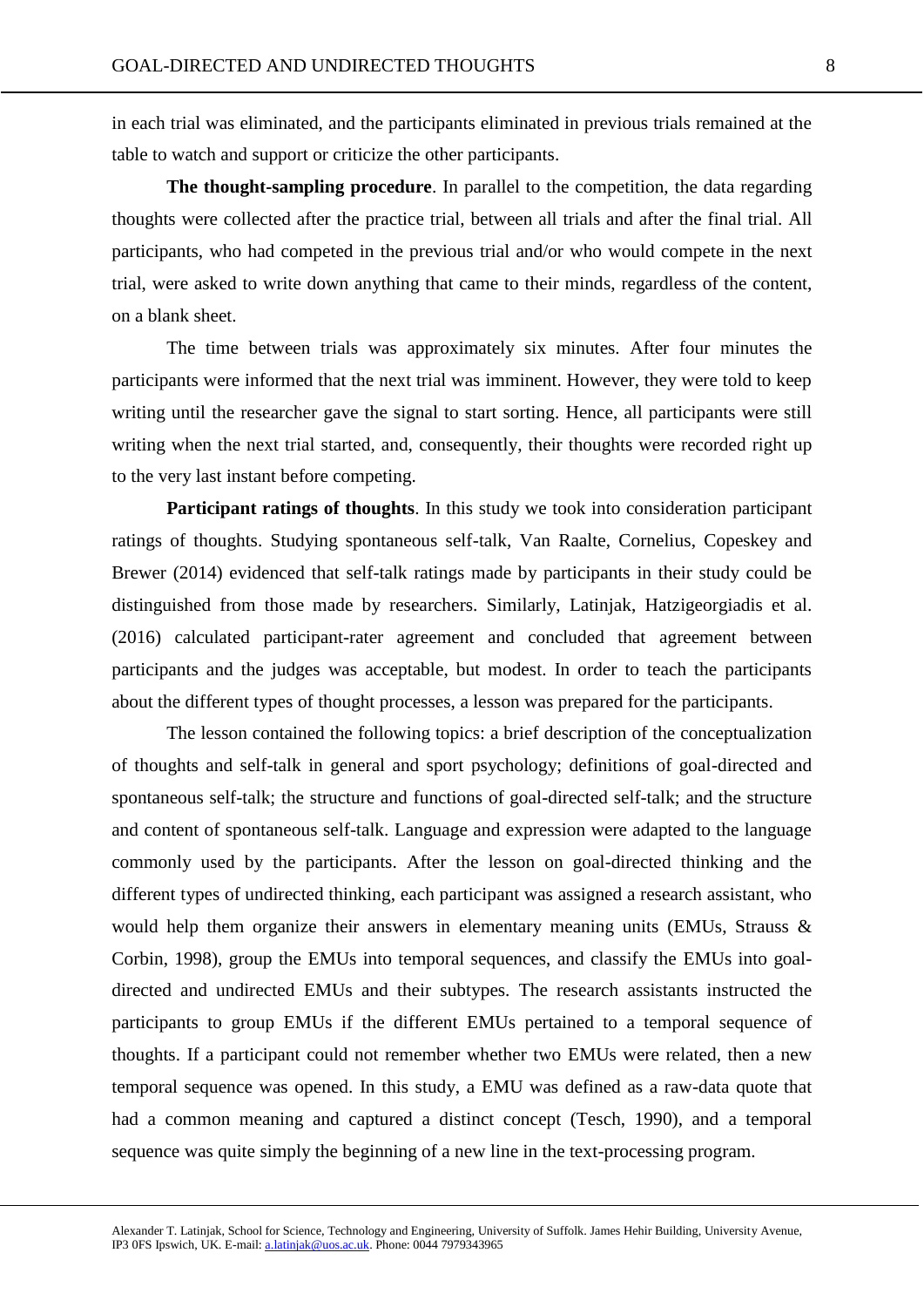The research assistants were, at that time, not familiar with the purpose of the study. In order not to bias the decisions of the participants, the research assistants were instructed to use only hints or cues (e.g., "thought about the codification would be spontaneous, thoughts about the experiment we did earlier would be stimulus-independent, and thoughts about what you will do later at home, are mindwandering"). The research assistants' feedback was used as a scaffold, and the scaffolding (Bransford, Brown, & Cocking, 2000) was gradually removed as the participants progressively gained an understanding of the tasks they were instructed to carry out.

## **Data analyses**

First, one independent judge, a sport science lecturer in subjects related to cognitive concepts such as attention, tactics and decision making, with expertise in qualitative analysis, and the first author categorized each EMU into goal-directed, spontaneous, stimulusindependent thoughts and mindwandering. Inter-rater agreement between the two judges was calculated, and, in case of disagreement, both convened to discuss until agreement was reached. Second, inter-rater agreement between the participants' ratings and the judges' ratings was calculated. In case of disagreement, the two judges critically considered the participants' option and deliberated until final agreement was reached. Upon completion of the categorization procedure, the content of each category was explored.

Third, since participants who advanced far in the competition reported more thoughts than participants who lost early in the competition, the number of goal-directed, spontaneous, and stimulus-independent thoughts and mindwandering were compared for each trial. Fourth, regardless of the trial, temporal sequences of thoughts were examined. The percentage of antecedent and subsequent meaning units were calculated for each category.

## **Results**

#### **Categorization process**

A total of 577 separate EMUs were collected. The participants categorized 129 as goal-directed, 307 as spontaneous, 19 as stimulus-independent thoughts and 122 as mindwandering. The judges categorized 121 EMUs as goal-directed, 319 as spontaneous, 29 as stimulus-independent thoughts and 108 as mindwandering. Inter-rater agreement, calculated by dividing the number of agreements by the total number of EMUs, multiplied by 100 (O'Neill, McDonnell, Billingsley, & Jenson, 2011), was 96%. Subsequent participantrater agreement was 90%. Since self-statements have interpretive elements associated to their content (Hardy, 2006) which the judges cannot account for, the judges agreed on keeping to the participants' ratings.

Alexander T. Latinjak, School for Science, Technology and Engineering, University of Suffolk. James Hehir Building, University Avenue, IP3 0FS Ipswich, UK. E-mail: [a.latinjak@uos.ac.uk.](mailto:a.latinjak@uos.ac.uk) Phone: 0044 7979343965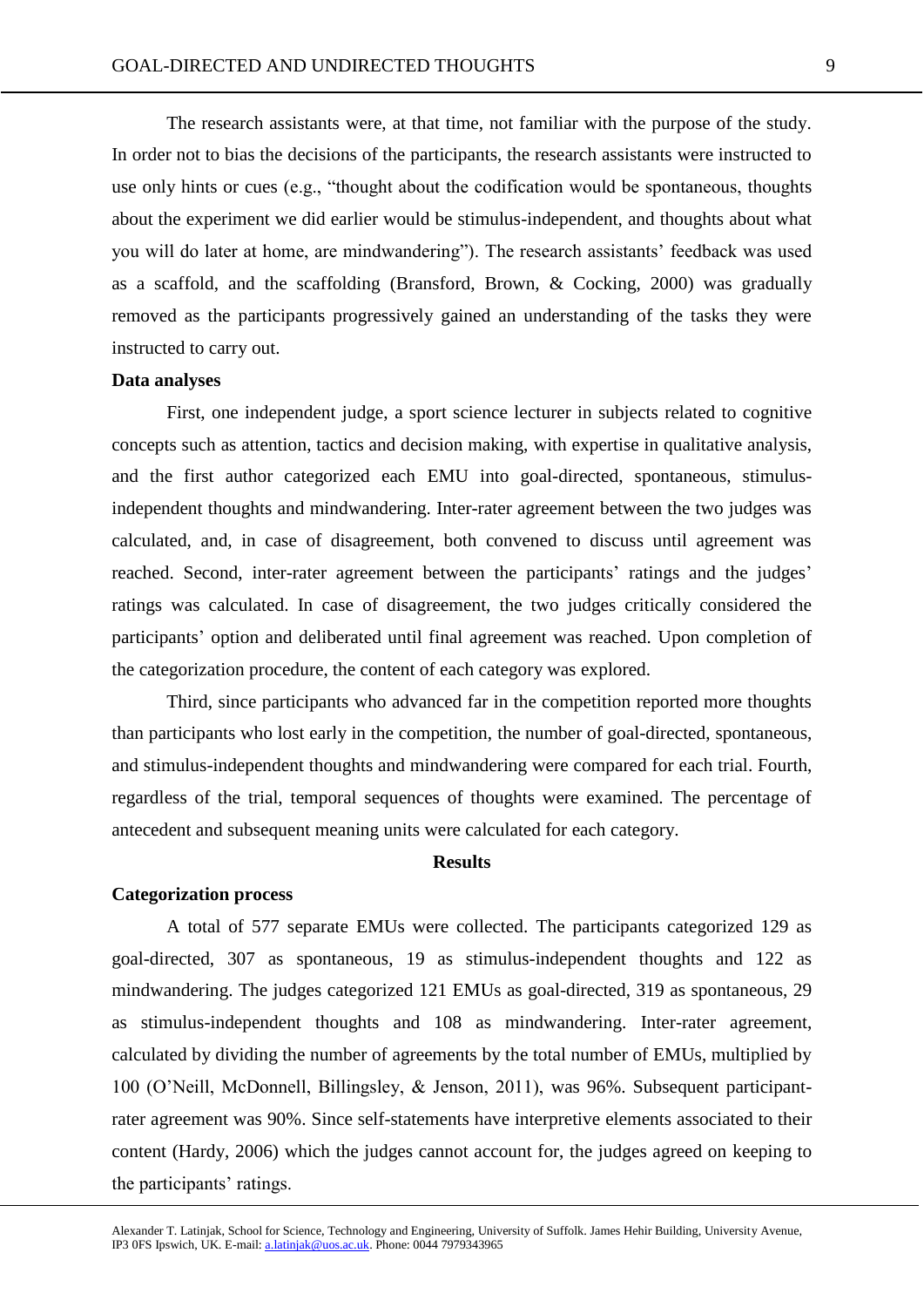### **Frequency and content**

**Goal-directed thoughts**. An examination of goal-directed thoughts revealed a considerably wide range of purposes. Many goal-directed thoughts aimed at regulating concentration and thought content ("Start to concentrate. There is not much time left.") and action ("Do I use the best way to separate the cards? I don't think so, but neither do I know a better way. If I just try to do it differently, I might just lose more time"). Other goal-directed thoughts aimed at regulating activation, either promoting effort ("Come on! Wake up!") or tranquillity ("I have to calm down"). Cognitive reappraisal also seemed to be a target of goaldirected thought; sometimes in regard to past events ("Still, it could have been worse"), sometimes in regard to ongoing or upcoming tasks ("You don't play for your life"). Lastly, some EMUs indicated that goal-directed thoughts might be used to prompt self-efficacy and confidence ("I'll be as fast as I can be, like lightening"). In regard to frequencies, our results indicate that goal-directed thinking was most frequent during competition, less frequent before competition and least frequent after competition. Moreover, inspection of the percentages suggests that as competition advances, goal-directed thinking becomes more frequent (Table 1).

**Spontaneous thoughts**. Spontaneous thoughts were mostly a mixture of anticipatory or retrospective and positive or negative content. First, anticipatory-negative thinking included negative predictions ("Now I really am on edge, something weird has to happen for me to pass, like Getafe beating Barcelona in the Camp Nou"), nervousness ("I can't stand being nervous; the same thing happens to me in matches. They shouldn't let me play when the score is even"/ "I can feel my heart racing and my hands are not responding well"); and a certain wish to disengage ("I want to finish this test, so I can go home"). Second, anticipatory-positive thoughts were related to the desire to win or the belief in victory ("But since he won each time, he might just get too full of himself and that could be bad for him... we'll see."). Third, retrospective-negative thinking related to loss ("I lost concentration and so I didn't win. I felt that the guy in front of me no longer had any cards and I looked up. That's how I lost my concentration. I got confused with the cards and I couldn't concentrate again"). Lastly, retrospective-positive thinking related to success ("I'm in the final round/ I thought she would win, but I don't know how and why I won"). As to the number of EMUs classified as spontaneous, this category was the most numerous one throughout all trials (Table 1). Yet the percentage of spontaneous thought increased throughout the competition.

# **Stimulus-independent thoughts**.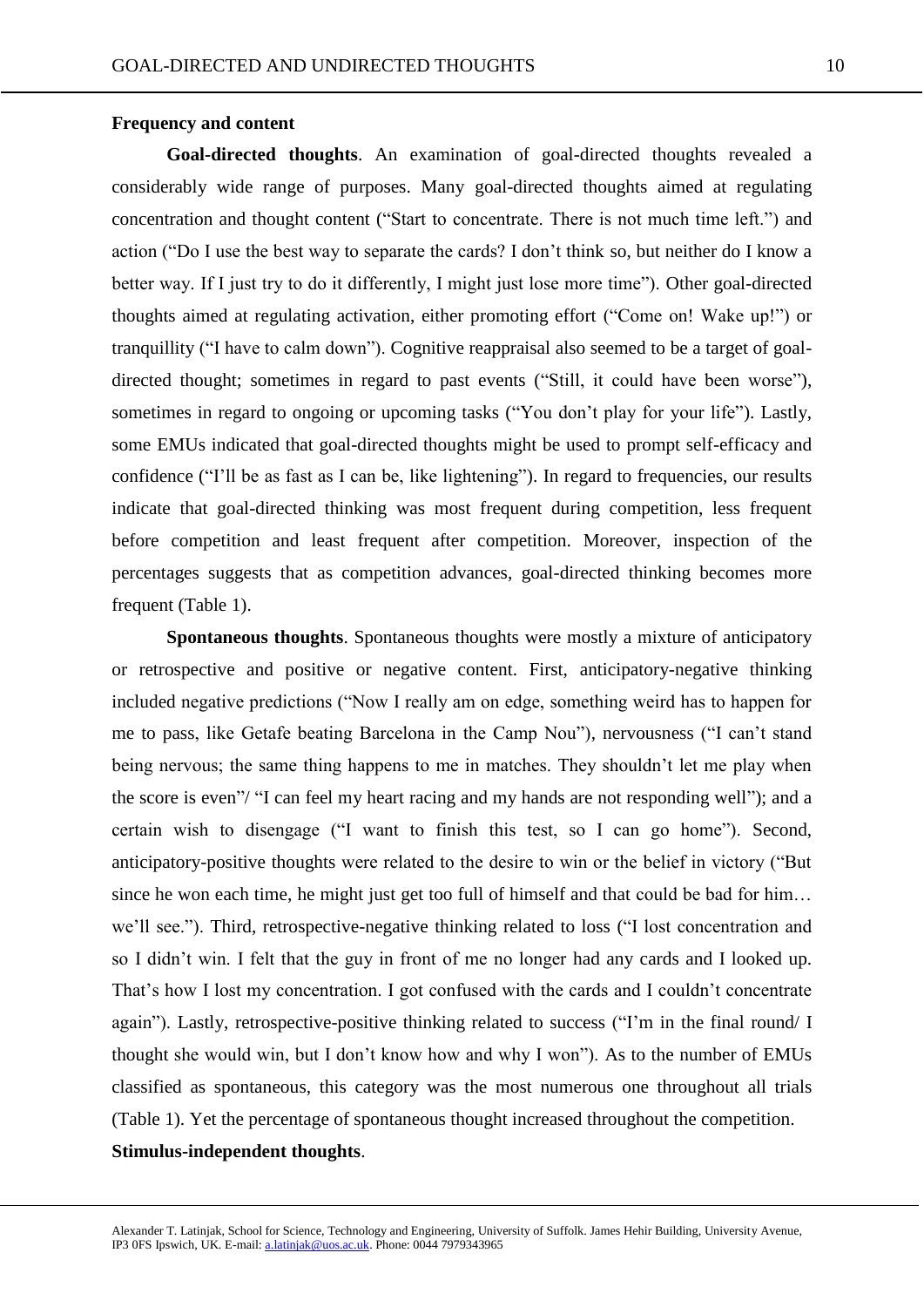In regard to stimulus-independent thinking, these thoughts were mostly directed towards the task settings ("The desk is cold"), other competitors ("Andre, why are you laughing") and the consequences of the competition ("I wonder if it is true that the winner gets points in the exam"). The limited number of stimulus-independent thoughts lessens our confidence in the results of the comparison among trials. Nonetheless, the results suggest that stimulus-independent thinking is most frequent before and after the competition.

**Mindwandering**. In regard to mindwandering, the content of these EMUs was remarkably idiosyncratic. The participants thought about both the past ("What was Patrick's mother doing in the restaurant? I don't understand. And how did it occur to me to talk to her about him? I'm a disaster") and the future ("This weekend I'll buy my tickets to Paris for Christmas, they're still cheap but prices will be going up soon"). Yet the content was always unrelated to the task at hand. In regard to frequency, mindwandering was frequent in practice and at the beginning of the competition, but decreased as the competition advanced (Table 1).

**Table 1.** Comparisons between goal-directed and undirected thoughts in each trial: frequencies, percentages and chi-squared analysis

|                                                                                                                                                                                                                               |                      |     |                  |             |               |         |             | Stimulus- |             |         |                |         |
|-------------------------------------------------------------------------------------------------------------------------------------------------------------------------------------------------------------------------------|----------------------|-----|------------------|-------------|---------------|---------|-------------|-----------|-------------|---------|----------------|---------|
|                                                                                                                                                                                                                               | $N$ participants     |     |                  | N           | Goal-directed |         | Spontaneous |           | independent |         | Mind-wandering |         |
| Trial                                                                                                                                                                                                                         | Plaving <sup>a</sup> | L/W | Out <sup>c</sup> | <b>EMUs</b> | n             | % (row) | n           | % (row)   | n           | % (row) | n              | % (row) |
| Comparison between trials ( $X^2 = 56.845$ ; $p < .001$ )                                                                                                                                                                     |                      |     |                  |             |               |         |             |           |             |         |                |         |
| After practice                                                                                                                                                                                                                | 17                   |     |                  | 138         | 21            | 15%     | 66          | 48%       | 8           | 6%      | 43             | 31%     |
| After Trial 1                                                                                                                                                                                                                 | 14                   |     |                  | 135         | 30            | 22%     | 58          | 43%       |             | 1%      | 45             | 33%     |
| After Trial 2                                                                                                                                                                                                                 | 11                   |     |                  | 94          | 25            | 27%     | 53          | 56%       |             | 2%      | 14             | 15%     |
| After Trial 3                                                                                                                                                                                                                 | 8                    |     |                  | 94          | 26            | 28%     | 52          | 55%       |             | 3%      | 13             | 14%     |
| After Trial 4                                                                                                                                                                                                                 |                      |     |                  | 81          | 24            | 30%     | 51          | 63%       |             | 2%      | 4              | 5%      |
| After Trial 5                                                                                                                                                                                                                 |                      |     |                  | 35          |               | 9%      | 27          | 77%       |             | 6%      |                | 9%      |
| and a substitution of the contract of the substitution of the company of the contract of the contract of the substitution of the substitution of the substitution of the substitution of the substitution of the substitution |                      |     |                  |             |               |         |             |           |             |         |                |         |

*Note*. <sup>a</sup> participants still in play register thought prior to performing; <sup>b</sup> participants who lost (L) or won (W) register thoughts after competition; <sup>c</sup> participants who are out do not register thoughts.

## **Temporal sequences**

An exploration of the EMUs that precede or follow a specific thought category (see, Figure 1), revealed that EMUs of one category are often preceded and followed by EMUs of the same category: goal-directed  $(35\%; "I shouldn't be nervous - I have to calm down")$ ; spontaneous (50%; "This girl will not beat me, I know she won't – In this concentration task she might have a chance. I don't know. Maybe yes. Maybe no – The worst thing is to come second – She was first in all the previous trials – I hope she won't be this time"); stimulusindependent (32%; "Oh! My mobile phone is charging… I think the sound is turned on. – Did the scientist see it? I'm a disaster"); and mindwandering (54%; "I'm lucky not to work today. Just imagine 8 hours on my feet – Yes, but Sunday I won't be able to see the other game because I'll have to work – Well, better Sunday than Saturday, when I play. – I hope I'll play well, because since my injury I haven't had much luck").

All categories have EMUs that stand in isolation (as a unique EMU of a temporal sequence), commence a temporal sequence or terminate it. Goal-directed thoughts emerged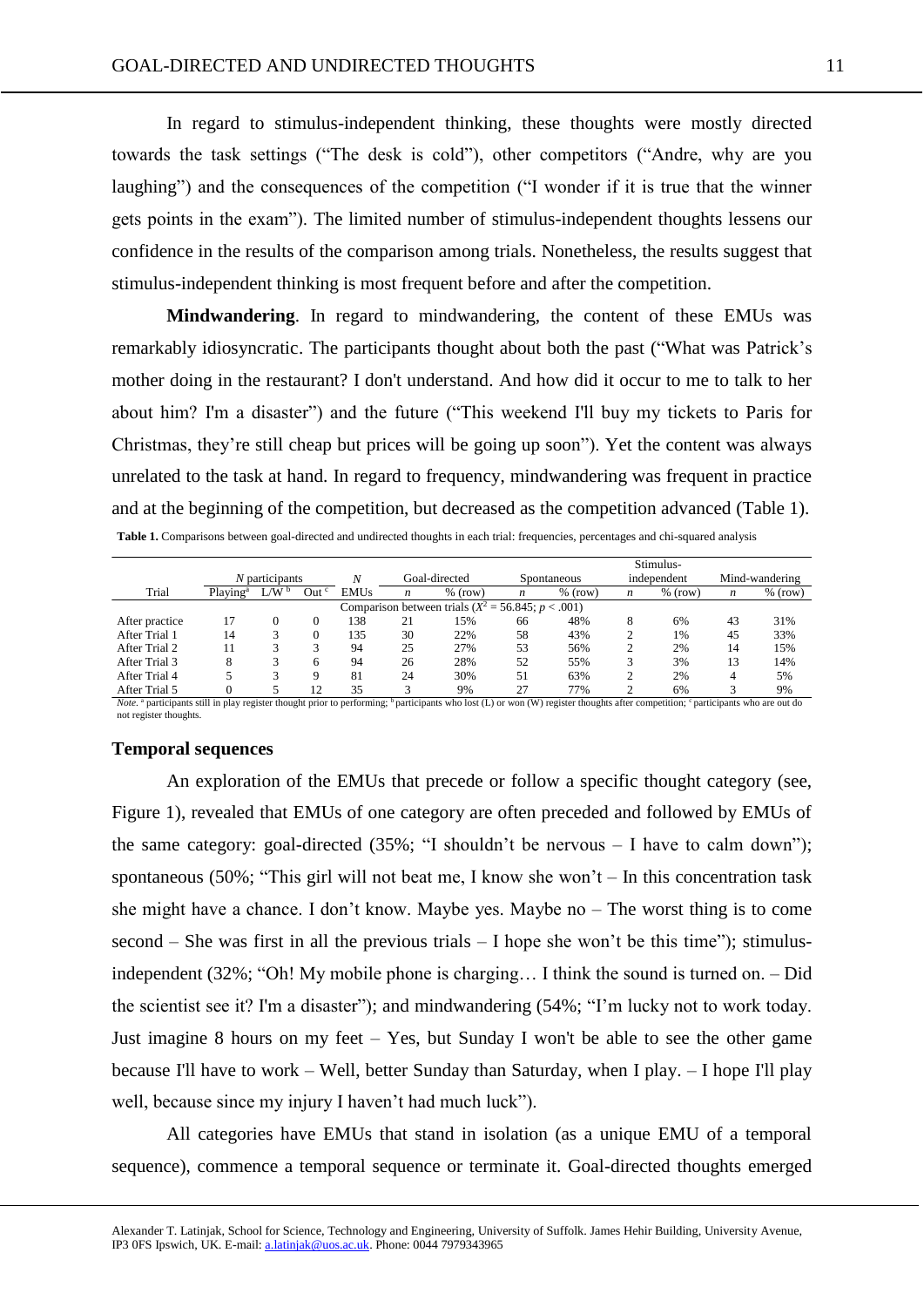much more often in isolation (18%) than any other undirected thought (4-5%). Similarly, all three types of undirected thought commence a temporal sequence far more frequently (26- 34%) than goal-directed thoughts (2%). The difference in percentages of EMUs terminating temporal sequences was less pronounced between thought categories.



Figure 1. Temporal sequences of thoughts.

The strongest link between two different types of thought categories was encountered from spontaneous thinking to goal-directed thinking ("I was very slow – I could try to do it quicker, and if I make a mistake it might not matter. I don't believe they will check for mistakes"). Nonetheless, the link in the opposite direction, from goal-directed to spontaneous thinking, was the second most recurrent bond ("Calm down. Your life isn't at stake here – But it would still be cool to win"). Less powerful links represent thought changes from spontaneous to stimulus-independent thoughts, and vice versa, from stimulus-independent to spontaneous thoughts, from mindwandering to spontaneous and stimulus-independent thoughts, and from stimulus-independent to goal-directed thoughts (for percentages see, Figure 1).

#### **Discussion**

In this study we inquired into the functions of goal-directed thoughts and the content of spontaneous and stimulus-independent thoughts and mindwandering, examined the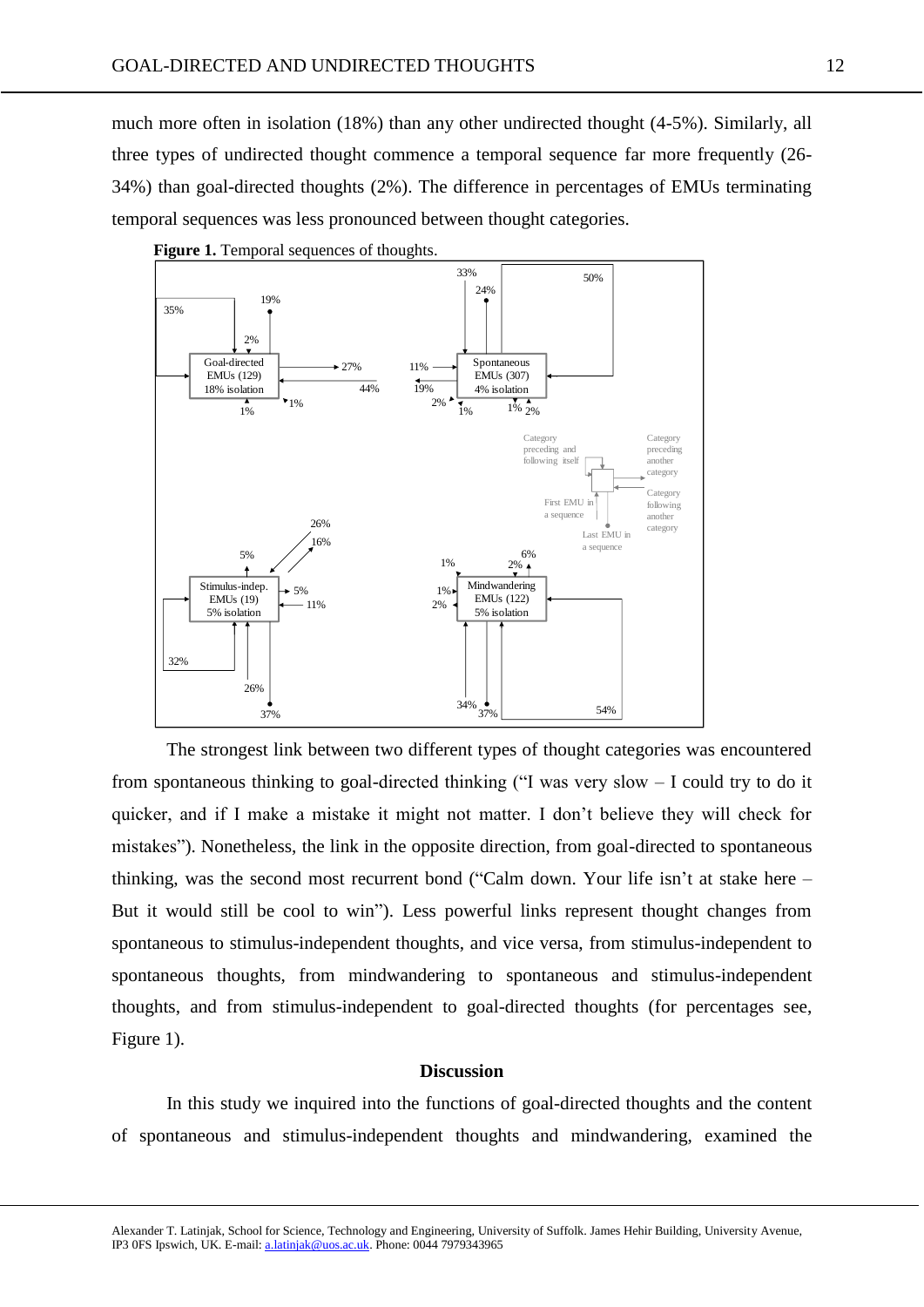proportion of these thoughts before, during and after competition, and explored links between different types of thoughts.

## **Content and Functions**

According to our results, goal-directed thinking serves a variety of functions. Previous studies on self-talk in sport psychology described two main functions of goal-directed thoughts or self-talk: motivational and instructional (e.g., Hardy, 2006). Later on, researchers explored specific motivational functions, such as effort regulation (Theodorakis et al., 2008), psyching-up (Hardy, Hall & Hardy, 2005; Zourbanos et al., 2009), self-efficacy and confidence boosting (Hatzigeorgiadis et al., 2008) and facilitating relaxation (Hardy et al., 2005); and specific instructional functions such as enhancing concentration (Latinjak, Torregrosa, & Renom, 2011), providing feedback (Cutton & Landin, 2007), directing and redirecting focus of attention (Ziegler, 1987), and triggering automatic responses (Theodorakis et al., 2008). Our results support that, to some degree it appears that athletes have their own set of psychological interventions already embedded in their minds: cognitive reappraisal, focus of attention and performance instructions, self-efficacy promotion, and effort and emotion regulation. Yet in the studies in which the effects of both instructional and motivational self-talk on diverse outcome variables have been confirmed, all of them manipulated the athletes' self-talk and thoughts through strategic self-talk interventions (for a review of strategic self-talk procedures see, Zourbanos, Hatzigeorgiadis, Kolovelonis, Latinjak, & Theodorakis, 2016). Hence, there is a dearth of studies in the sport psychology literature (Latinjak, Hatzigeorgiadis et al., 2016) examining the effects of athletes' autonomous attempts to regulate and solve problems through the use of goal-directed selftalk.

Regarding undirected thoughts, our results support a hypothesis presented by Van Raalte et al. (2016) stating that System I self-talk, which is conceptually very similar to spontaneous self-talk, would represent the intuitive cognitive reaction of the athlete to a given situation. After making a mistake, for instance, an athlete might experience uncontrolled and unintentional thoughts such as: *it's my mistake*, *I let everyone down* or *it's over.* On the one hand, these type of thoughts are effortless and do not tend to interfere with other cognitive processes (Lieberman, 2007), yet on the other, these thoughts could reflect a series of psychological states and processes relevant for performance. Anticipatory-negative thoughts could be irrational beliefs (Turner & Barker, 2014) or performance worries typical in sport anxiety (Conroy & Metzler, 2004). Anticipatory-positive thinking could express performance or mastery approaches (Elliot & McGregor, 2001). Lastly, retrospective thinking might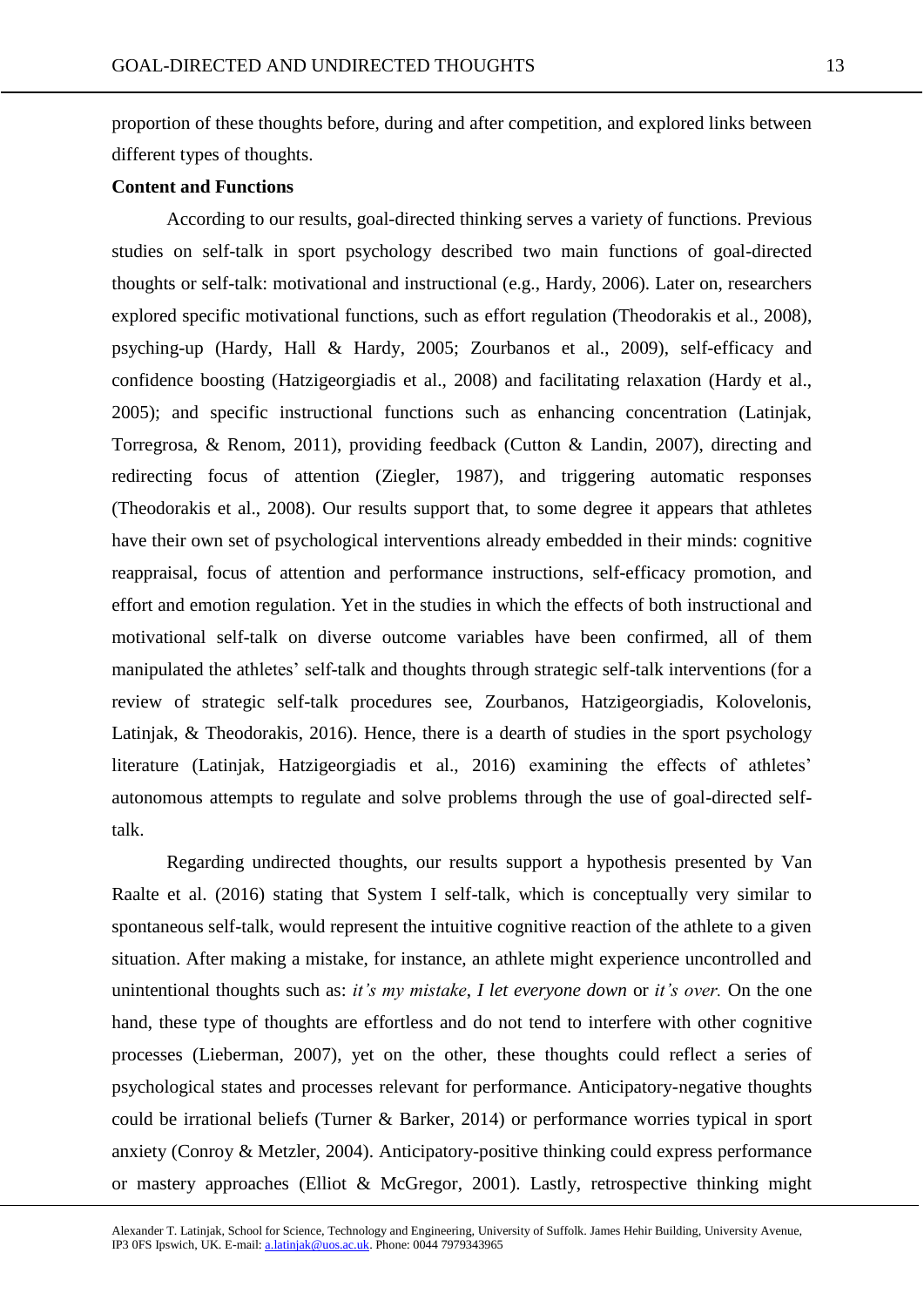include attributions of success or failure (Allen, Jones, & Sheffield, 2010). Each of these categories has proven important in sport and, therefore, knowing the content of spontaneous thought could lay important foundations for successful psychological interventions. For instance, re-attributional training has been shown to be effective in changing athletes' original attributions and increasing, thereby, self-efficacy in following tasks (Allen et al., 2010), and rational emotive behaviour therapy (REBT; Ellis, 1957) applied to sport contexts has been shown to substitute irrational beliefs with rational ones (Turner & Barker, 2014).

The content of mindwandering was idiosyncratic. In regard to the frequency of mindwandering, our results suggest that the athlete's mind spends a considerable time wondering in conjunction with the practice context. Other studies on mindwandering in everyday life have claimed that we spend about a third of our waking life mindwandering (Christoff, 2012; Klinger, 2009; Mason et al., 2007). Mindwandering has been described in the literature as a sort of off-line processing of the brain (Peigneux, Schmitz, & Willems, 2007), which occurs in parallel with task-related thought and, thus, could lead to the experience of a frustrating distraction or a sudden insight (Christoff, 2012). Moreover, mindwandering is related to the consolidation and re-consolidation of memory, just the way dreaming is (Smallwood & Schooler, 2006), and therefore, it could be related to the acquisition of skills and experience in sports. To the best of the authors' knowledge, mindwandering has not been explicitly studied in sports. Implicitly, however, irrelevant thoughts have recurrently been related to poor performance (Hatzigeorgiadis & Biddle, 2000), whereas dissociative strategies in which athletes focus on task-unrelated stimuli, have shown to help overcome fatigue and pain (Birrer & Morgan, 2010).

Overall, our results were consistent, first with the general distinction between controlled, rational or operant thoughts and automatic or uncontrolled thoughts (Lieberman, 2007; Schneider & Shiffrin, 1977), and second with the subdivisions of automatic thoughts used by Christoff (2012). In regard to the latter, the data enabled us to describe with considerable detail spontaneous thoughts and mindwandering, but not stimulus-independent thoughts. Since mindwandering and stimulus-independent thoughts both share communalities, as they are both unintentional and unrelated with the ongoing task, it is not surprising that both have been used interchangeably (Mason et al., 2007). Still, the two are conceptually different (Klinger, 2009). Stimulus-independent thought is dissociated from current sensory input, similar to mind wandering (Mason et al., 2007), but it can also occur in the form of complex task-related thought that goes beyond the current sensory information (Gilbert et al., 2006). Moreover, Christoff (2012) herself recognized that because the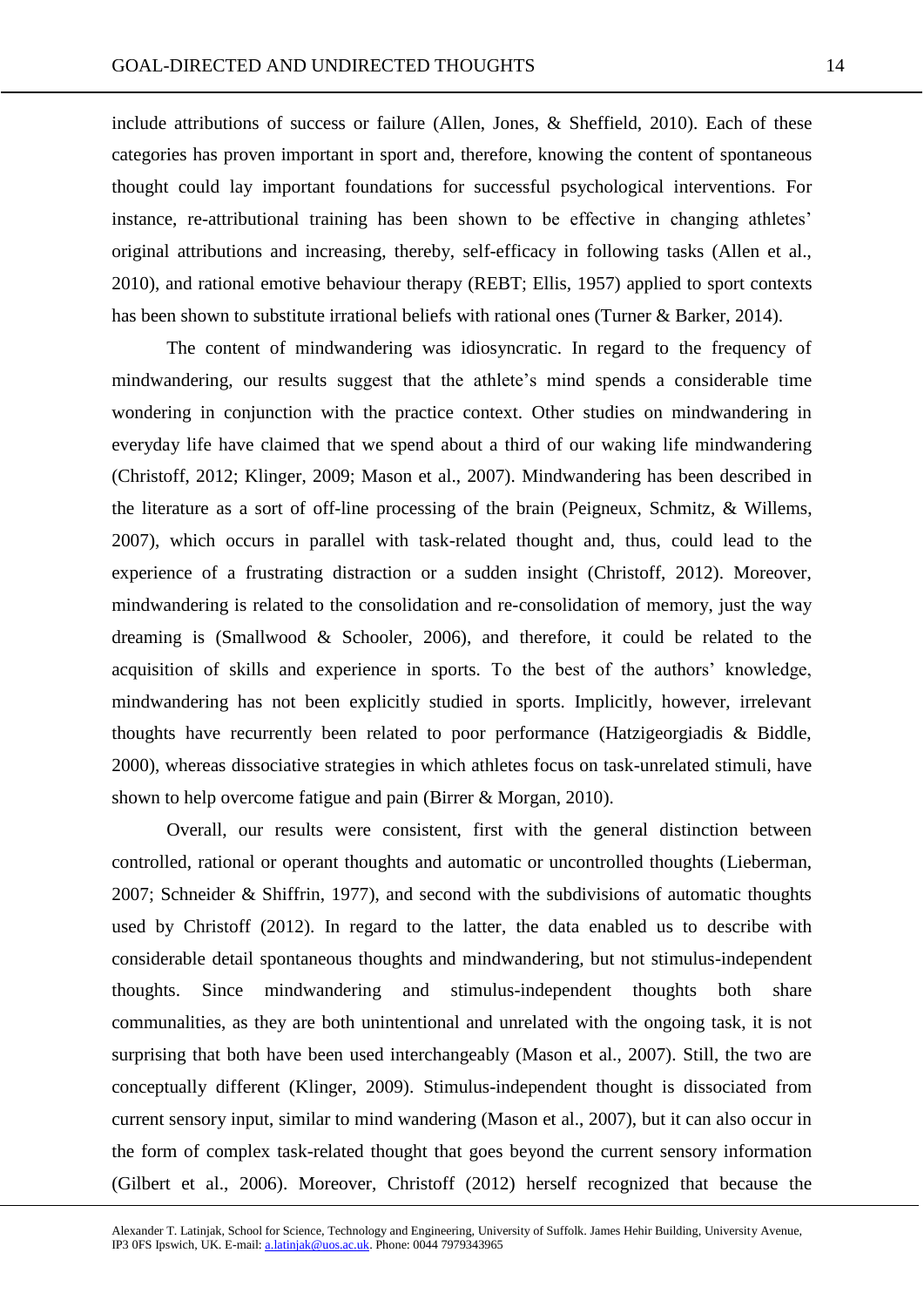neuroscience research regarding undirected thinking is underdeveloped, there is some terminological fluidity; definitions of different terms vary among different researchers and sometimes even across different publications by the same researchers. To conclude, all three types of undirected thoughts are conceptually different (Christoff, 2012), and different activation patterns associated to them have been reported by neuropsychological studies (Mason et al., 2007), but with regard to metacognitive investigations in sport science, further studies are required to better describe each category and possible overlaps between them.

## **Changes during the competition**

According to our results, thought patterns change from before to after the competition. Specifically, our results show changes from before to during the competition, and changes during the competition. Goal-directed thinking is more frequent during competition than before. Moreover, mindwandering was more frequent in association with practice, with no likelihood of losing, and during the first trial, with few chances of losing; whereas towards the end, with high chances of losing, the frequency of mindwandering diminished. Similarly, a series of studies found that task difficulty was positively related to goal-directed thinking, mostly accessed in the form of private speech (Duncan & Cheyne, 2002; Ferneyhough & Fradley, 2005), whereas mindwandering was found to be more frequent in easy, compared to difficult, tasks (Smallwood, Obonsawin, & Reid, 2003). In regard to the latter, Smallwood and Schooler (2006) have proposed an executive-resource hypothesis, which posits that both goal-directed and undirected thoughts compete for limited executive resources. If greater chances of losing represents greater threat for the athletes and therefore increase competitive anxiety (see, Hammermeister & Burton, 2001), then attention control theory (Eysenck, Derakshan, Santos, & Calvo, 2007) could be another means to explain the results of this study. According to the attention control theory, anxiety increases the extent to which processing is influenced by the stimulus-driven attentional system, which would imply a decrease in task-unrelated processes such as mindwandering.

# **Temporal sequences**

Mindwandering was rarely connected to other types of thinking. These results support the idea of mindwandering as a process that consists of the mind flitting from one unrelated thought to the next with fluidity (Mason et al., 2007). Goal-directed thinking rarely started a temporal sequence, compared to other undirected thought types. These results support the idea that undirected thoughts represent the immediate, emotionally-charged reaction to a situation and that goal-directed thinking is a response to the emotionally-charged and biasdriven intuitive thought processes (Van Raalte et al., 2016). Likewise, the strongest link of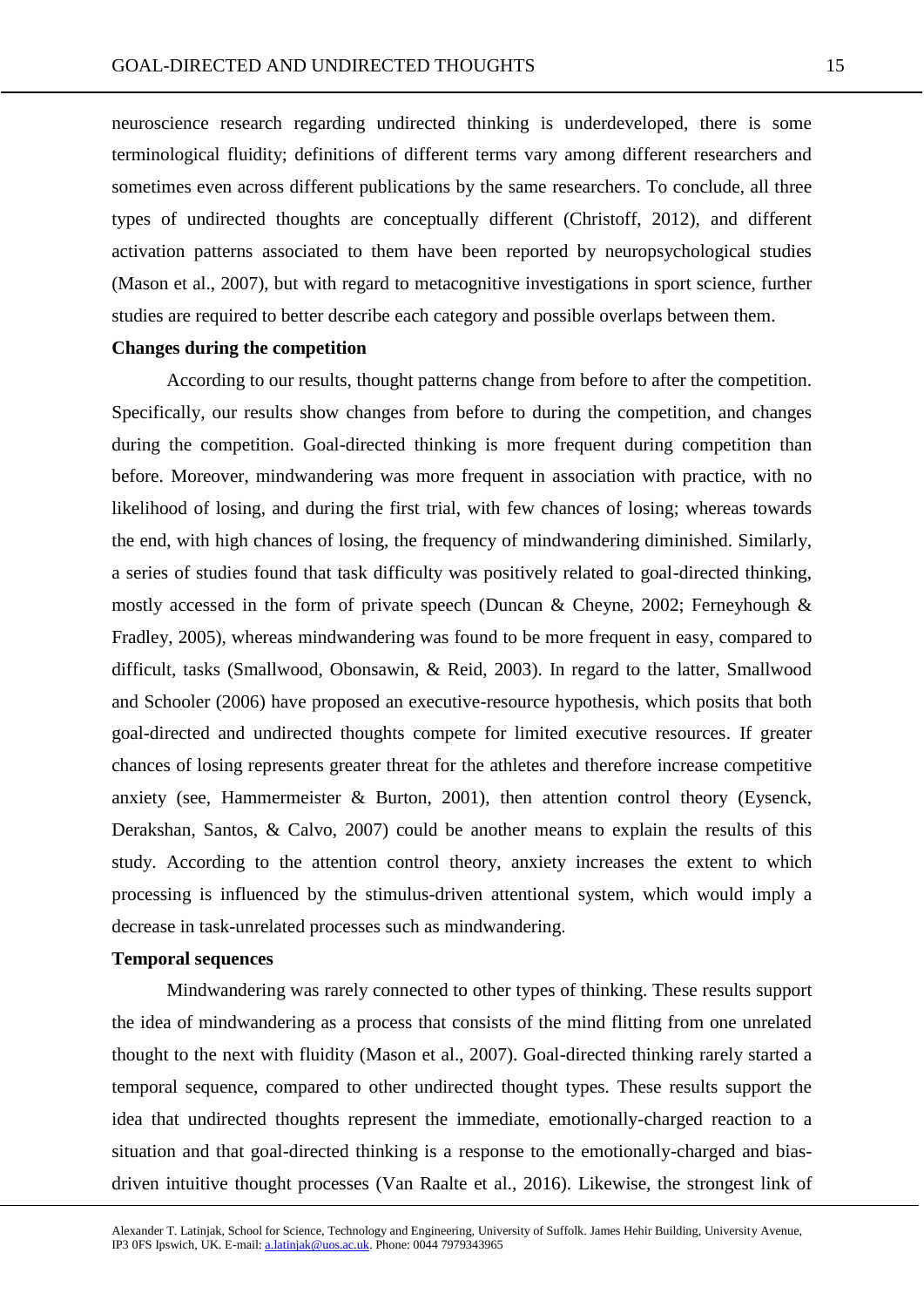thought types was found between spontaneous and goal-directed thoughts. Hence, these results stand in agreement with the suggestion that intuitive thought processes, which include spontaneous thinking, occur temporally before rational processes, which include goaldirected thinking (Kahneman, 2011; Van Raalte et al., 2016). Conversely, frequent paths that led from goal-directed to spontaneous thinking indicated that goal-directed thinking might represent reason, although the voice of intuition might talk back.

# **Methodological considerations**

All thought-sampling procedures have limitations, as they rely on conscious awareness and memory (Nisbett & Wilson, 1977). In this study, a written verbal-report protocol was chosen. Verbal protocols have been used repeatedly in sport so as to assess a wide variety of phenomena, such as emotions, decision making and thought processes (Calmeiro & Tenenbaum, 2011). These verbal protocols have been seen as valuable since they allow us to provide insight into athletes' experiences, unbiased by the limitations of retrospective introspection (Van Raalte et al., 2016). When designing this study, we considered audio-taping our participants, similar to immediate recall interviews (McPherson & Kernodle, 2007) or thinking-aloud procedures (Nichols & Polman, 2008). However, we asked the participants to write down their thoughts because, according to Cacioppo and Petty (1981), the written listing procedures are relatively private and non-threatening and can be administered easily in group settings.

Other methodological decisions should also be acknowledged, since they represent potential limitations of this study. The competitive task was designed to elicit experiences similar to those athletes encounter in their sports. Some of the participants' thoughts offer support for this assumption: "I can't stand being nervous; the same thing happens to me in matches". Similarly, the measures taken to emphasize the competitive elements also received indirect support by the participants' statements: the task made participants competed head-tohead ("…I felt that the guy in front of me no longer had any cards and I looked up. That's how I lost my concentration…"), the slowest participant in each trial was eliminated ("Ok, another one is out. Will I be next?"), and the participants eliminated in previous trials remained at the table to watch and support or criticize the other participants ("I feel intimidated by the others who have already been disqualified and who won't stop looking at me"). In spite of all that, the task the participants performed was no sport task.

A final issue deserving consideration is performance. In this study performance was only assessed by the outcomes in the competition. Considering the various studies that have shed light on the relation between performance and goal-directed (e.g., Hatzigeorgiadis et al.,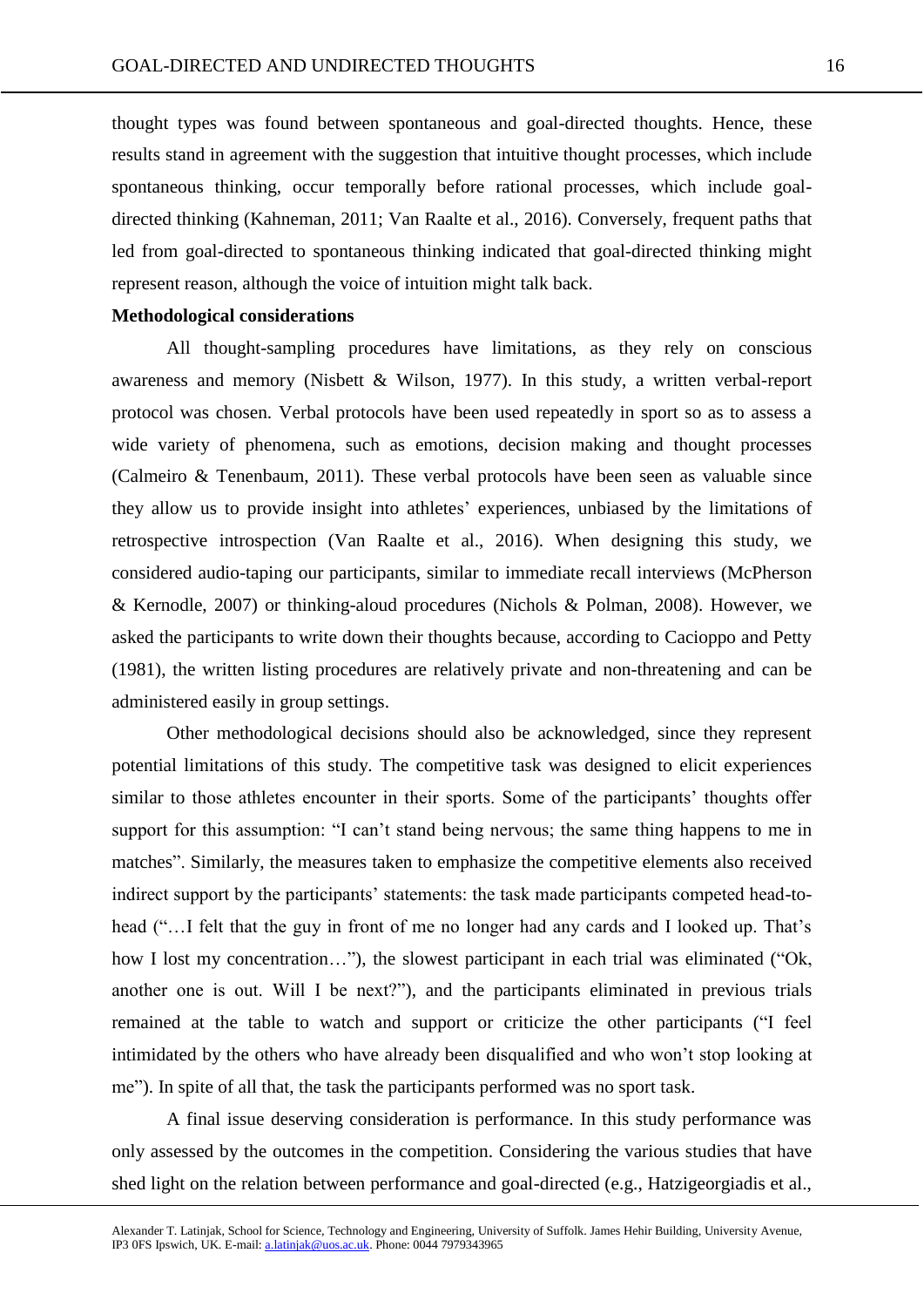2011), spontaneous (e.g., Zourbanos et al., 2015) and task-unrelated thoughts (e.g., Hatzigeorgiadis & Biddle, 2000), future studies should use precise performance measures to inquire into the relationship between these different thought processes and athletes' sport performance.

# **Conclusions**

This study focused on athletes' thoughts in a competitive task. To this end, a connection between neuroscience and sport sciences was established by analysing goaldirected, spontaneous and stimulus-independent thoughts and mindwandering. First, important differences in the content were observed, especially between goal-directed and spontaneous thoughts and mindwandering. Simply put, spontaneous thoughts open up a window into the current state of the athlete. What the athlete thinks has not to be taken literally (e.g., "I want to kill the referee"). The content has to be translated into affective and cognitive processes, such as attributions (e.g., uncontrolled) or emotions (e.g., anger). In regard to goal-directed thinking, athletes self-regulate on various levels: affective ("Don't be angry"), motivational ("Try to have fun") and cognitive ("Focus on the task"). Lastly, mindwandering is idiosyncratic. In a shared context, like a competitive task, goal-directed and spontaneous thoughts connect each athlete to the task and his/her peers, whereas mindwandering singles out each individual as unique; as each life story is.

From an applied perspective, each type of thoughts is relevant for learning and performance. Listening to, and understanding, spontaneous thoughts allows for insight into relevant processes, such as emotions and appraisals and, therefore, may lay the grounds for successful psychological interventions. Goal-directed thoughts are relevant for selfregulation, and self-regulation is relevant for performance. Increasing our understanding of goal-directed thinking allows us to help the athlete develop and empower the coach within, the voice accompanying them throughout their life. Taking into account the frequency of mindwandering reported in this study, a final remark about mindwandering is also in order. According to previous studies (Chrsitoff, 2012; Smallwood & Schooler, 2006), mindwandering can affect performance in several ways: it may distract, dysfunctionally, from task-relevant stimuli, or, functionally, from fatigue and pain; and it could be linked to memory, just as dreaming is. Accordingly, when to interrupt mindwandering, when to leave athletes' minds to wander around, and when and how to teach athletes to use mindwandering in their favour, could be a relevant question in applied sport psychology.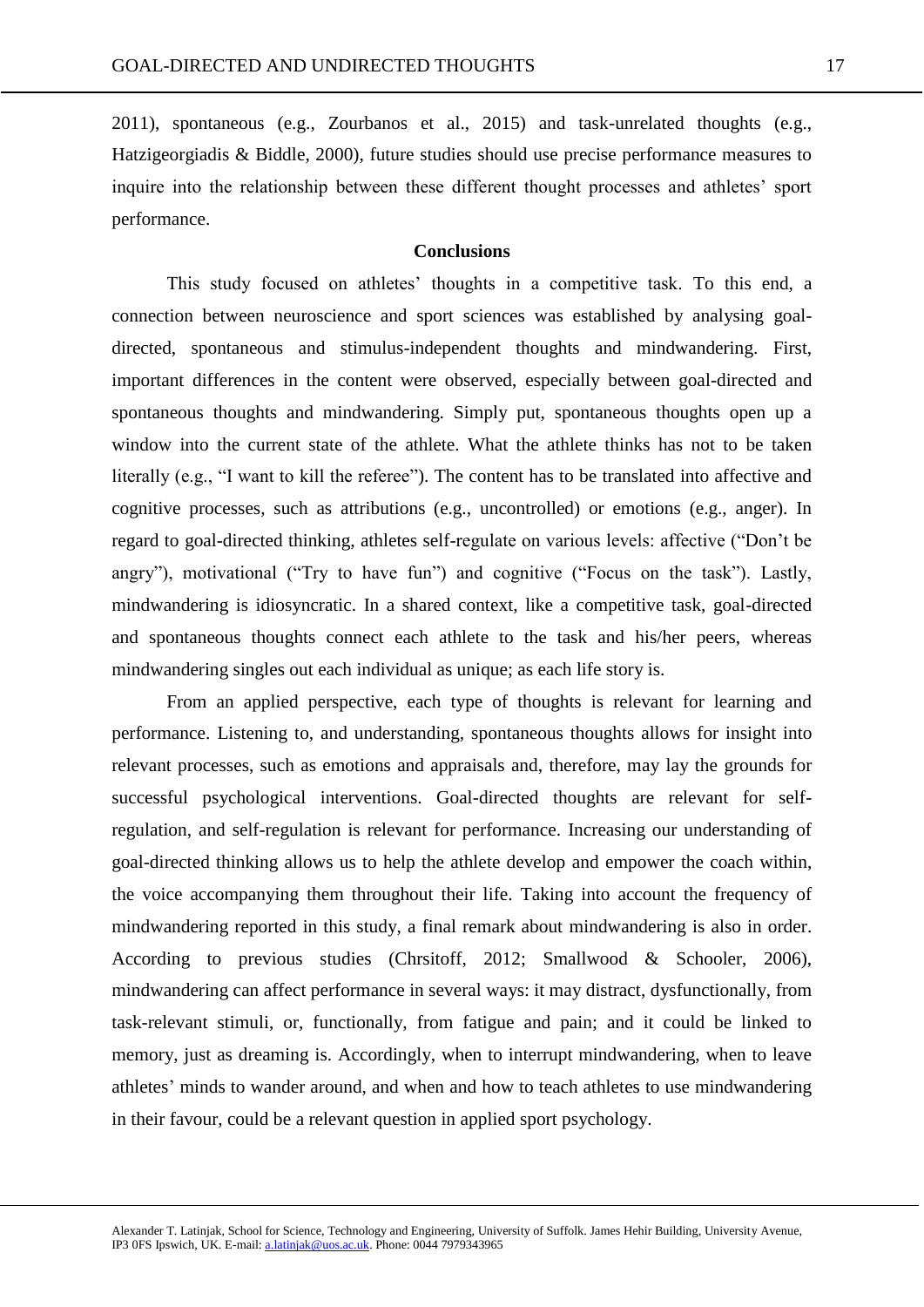#### **References**

- Abreu, A. M., & Duarte, R. (2015). Expertise in sports: Reconciling sports sciences with findings from experimental and social psychology and neuroscience. *Annals of Sports Medicine and Research*, *2*, 1020.
- Allen, M. S., Jones, M. V., & Sheffield, D. (2010). The influence of positive reflection on attributions, emotions, and self-efficacy. *The Sport Psychologist*, *24*, 211-226.
- Andrews-Hanna, J. R., Reidler, J. S.,Huang, C., & Buckner, R. L. (2010). Evidence for the default network's role in spontaneous cognition. *Journal of Neurophysiology*, *104*, 322–335. doi: 10.1152/jn.00830.2009
- Bar-Eli, M., Plessner, H., & Raab, M. (2011). *Judgment, decision-making and success in sport*. Oxford: Wiley.
- Birrer, D., & Morgan, G. (2010). Psychological skills training as a way to enhance an athlete's performance in high-intensity sports. *Scandinavian Journal of Medicine & Science in Sports*, *20* (2), 78-87.doi:10.1111/j.1600-0838.2010.01188.x
- Bransford, J. D., Brown, A. L., & Cocking, R. R. (2000). *How people learn: Brain, mind, experience, and school* (Rev. ed.). Washington, DC: National Academies Press.
- Cacioppo, J.T., & Petty, R.E. (1981). Social psychological procedures for cognitive response assessment: The thought listing technique. In T. Merluzzi, C. Glass, & M. Genest (Eds.), *Cognitive assessment* (pp. 309–342). New York: Guilford.
- Calmeiro, L., & Tenenbaum, G. (2011). Concurrent verbal protocol analysis in sport: Illustration of thought processes during a golf-putting task, *Journal of Clinical Sport Psychology*, *5*, 223-236.
- Cantón, E. & Checa, I. (2010). Los estados emocionales y su relación con las atribuciones y las expectativas de autoeficacia en el deporte [Emotional states and their relationship to attributions and expectations of self-efficacy in sport]. *Revista de Psicología del Deporte*, *21*(1), 171-176.
- Christoff, K. (2012). Undirected thoughts: Neural determinants and correlates. *Brain Research*, *1428*, 51-59.doi:10.1016/j.brainres.2011.09.060
- Christoff, K. (2013). Thinking. In K. Ochsner & S. M. Kosslyn (Eds.), *The Oxford Handbook of Cognitive Neuroscience. The Cutting Edges 2* (pp. 318-333). Oxford: Oxford University Press.
- Christoff, K., Gordon, A., & Smith, R. (2011). The role of spontaneous thought in human cognition. In O. Vartanian & R. Mandel (Eds.), *Neuroscience of Decision Making* (pp. 259-284). New York: Psychological Press.
- Conroy, D. E., & Metzler, J. N. (2004). Patterns of self-talk associated with different forms of competitive anxiety. *Journal of Sport and Exercise Psychology*, *26*, 69-89.
- Cumming, J., & Williams, S. E. (2014). Imagery. In R. C. Eklund & G. Tenenbuam (Eds.), *Encyclopaedia of Sport and Exercise Psychology* (pp. 369-373). Thousand Oaks, California: Sage.
- Cutton, D. M, & Landin, D. (2007). The Effects of Self-Talk and Augmented Feedback on Learning the Tennis Forehand. *Journal of Applied Sport Psychology*, *19*, 288-303. doi: 10.1080/10413200701328664
- Duncan, R. M., & Cheyne, J. A. (2002). Private speech in young adults: Task difficulty, selfregulation, and psychological predication. *Cognitive Development, 16*, 889-906.
- Elliot, A. J., & McGregor, H. A. (2001). A 2× 2 achievement goal framework. *Journal of Personality and Social Psychology*, *80*(3), 501.
- Ellis, A. (1957). Rational psychotherapy and individual psychology. *Journal of Individual Psychology*, *13*, 38-44.
- Eysenck, M. W., Derakshan, N., Santos, R., & Calvo, M. G. (2007). Anxiety and cognitive performance: Attentional control theory. *Emotion*, *7*(2), 336.
- Ferneyhough, C., & Fradley, E. (2005). Private speech on an executive task: Relations with task difficulty and task performance. *Cognitive Development*, *20*, 103-120. doi:10.1016/j.cogdev.2004.11.002
- Fox, K. C. R., & Christoff, K. (2014). Metacognitive facilitation of spontaneous thought processes: When metacognition helps the wandering mind find its way. In S. M. Fleming  $&C$ . Frith (eds.), *The Cognitive Neuroscience of Metacognition* (pp. 293–319). Heidelberg: Springer Verlag.
- Fox, K. C. R, Spreng, N., Ellamil, M., Andrews-Hanna, J. R., & Christoff, K. (2015). The wandering brain: Meta-analysis of functional neuroimaging studies of mind-wandering and related spontaneous thought processes. *Neuroimage*, *111*, 611-621. doi: 10.1016/j.neuroimage.2015.02.039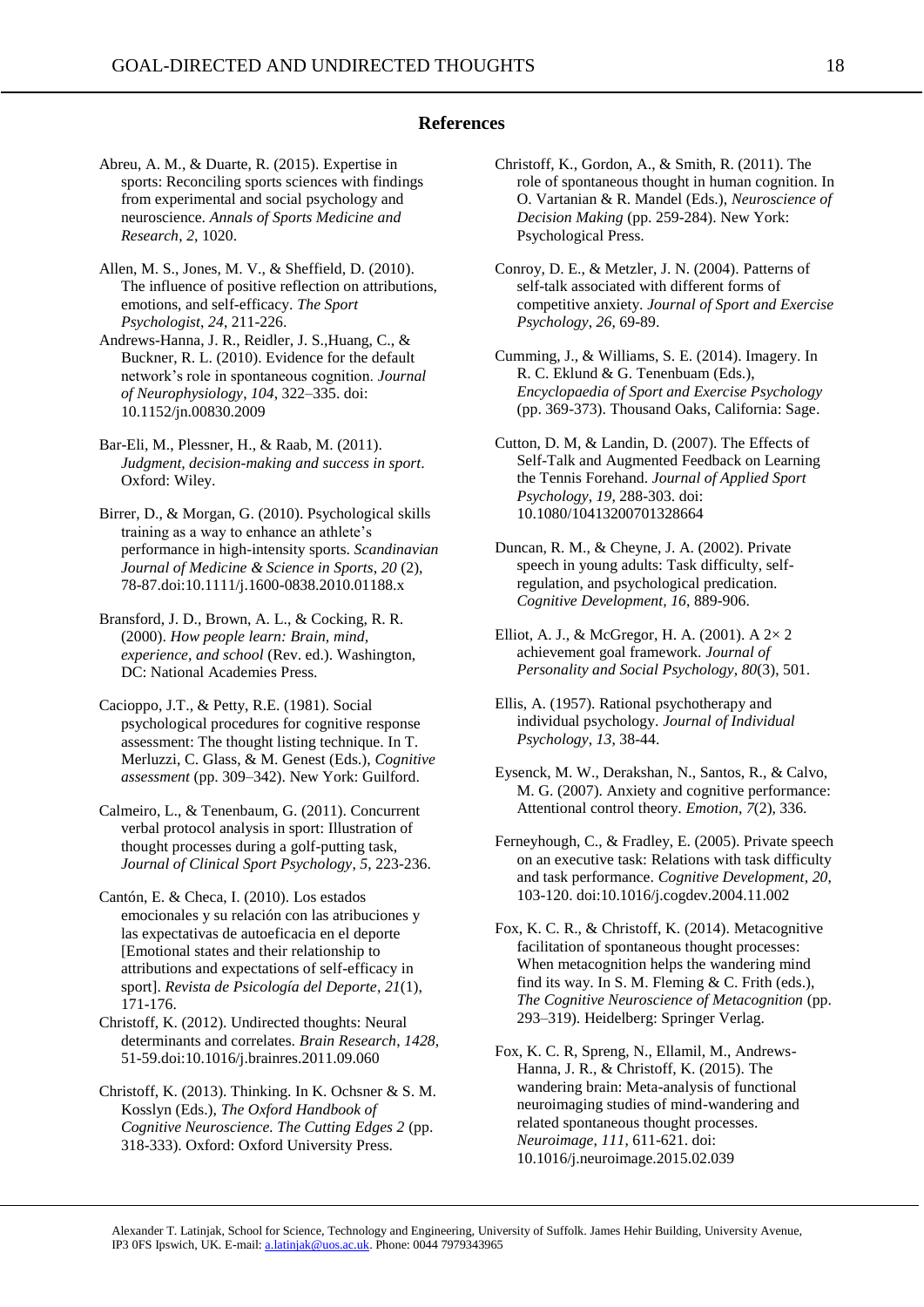Garcia, S., Razon, S., Hristovski, R., Balaguer, N., Tenenbaum, G. (2015). Dynamic stability of taskrelated thoughts in trained runners. *The Sport Psychologist*, *29*, 302 -309.

Gilbert, S. J., Simons, J. S., Frith, C. D., & Burgess, P. W., (2006). Performance-related activity in medial rostral prefrontal cortex (area 10) during lowdemand tasks. *Journal of Experimental Psychology: Human Perception and Performance*, *32*(1), 45–58.

Guerrero, M.C.M. (2005). *Inner speech-L2: Thinking words in a second language*. NewYork: Springer.

Hammermeister, J., & Burton, D. (2001). Stress, appraisal, and coping revisited: Examining the antecedents of competitive state anxiety with endurance athletes. *The Sport Psychologist*, *15*, 66- 90.

Hardy, J. (2006). Speaking clearly: A critical review of the self-talk literature. *Psychology of Sport and Exercise*, *7*, 81-97. doi:10.1016/j.psychsport.2005.04.002.

Hardy, J., Hall, C. R., & Hardy, L. (2005). Quantifying self-talk. *Journal of Sports Sciences*, *23*, 905–917.

Hardy, J. & Oliver, E.J. (2014). Self-talk, positive thinking, and thought stopping. In R. C. Eklund  $\&$ G. Tenenbaum (Eds.), *Encyclopaedia of Sport and Exercise Psychology* (pp 659-662)*.* Thousand Oaks, California: Sage.

Hatzigeorgiadis, A., & Biddle, S. J. H. (2000). Assessing cognitive interference in sports: The development of the Thought Occurrence Questionnaire for Sport (TOQS). *Anxiety, Stress, & Coping*, *13*, 65–86. doi:10.1080/10615800008248334

Hatzigeorgiadis, A., Zourbanos, N., Galanis, E., & Theodorakis, Y. (2011). Self-talk and sport performance: A meta-analysis. *Perspectives on Psychological Science*, *6*, 348- 356.doi:10.1177/1745691611413136

Hatzigeorgiadis, A., Zourbanos, N., Goltsios, C., & Theodorakis, Y. (2008). Investigating the functions of self talk: The effects of motivational self talk on self-efficacy and performance in young tennis players. *The Sport Psychologist*, *22*, 458- 471.

Hinzen, W. (2013). Narrow syntax and the language of thought. *Philosophical Psychology*, *26*(1), 1-23.

Jones, L., Karageorghis, C. I., & Ekkekakis, P. (2014). Can high-intensity exercise be more pleasant?: Attentional dissociation using music and video.

*Journal of Sport and Exercise Psychology*, *36*(5), 528-41.

- Kahneman, D. (2011). *Thinking, fast and slow*. New York: Farrar, Straus, and Giroux.
- Klinger, E. (1978). Dimensions of thought and imagery in normal waking states. *Journal of Altered States of Consciousness*, *4*, 97–113.

Klinger, E. (2009). Daydreaming and fantasizing: Thought flow and motivation. In K. D. Markman, W. M. P. Klein, & J. A. Suhr (Eds.), *Handbook of Imagination and Mental Simulation* (pp. 225–239). New York, NY: Psychology Press.

- Latinjak, A. T., Font-Lladó, R., Zourbanos, N., & Hatzigeorgiadis, A. (2016). Goal-directed self-talk interventions: A single-case study with an elite athlete. *The Sport Psychologist*, *30*, 189-194.
- Latinjak, A. T., Hatzigeorgiadis, A., & Zourbanos, N. (2016). Goal-directed and spontaneous self-talk in anger- and anxiety-eliciting sport-situations. *Journal of Applied Sport Psychology*. doi:10.1080/10413200.2016.1213330
- Latinjak, A. T., Torregrosa, M., & Renom, J. (2011). Combining self talk and performance feedback: Their effectiveness with adult tennis players. *The Sport Psychologist*, *25*(1), 18−31.
- Latinjak, A. T., Zourbanos, N., López-Ros, V., & Hatzigeorgiadis, A. (2014). Goal-directed and undirected self-talk: Exploring a new perspective for the study of athletes' self-talk *Psychology of Sport and Exercise*, *15*, 548-558. doi:10.1016/j.psychsport.2014.05.007
- Lieberman, M. D. (2007). Social cognitive neuroscience: A review of core processes. *Annual Review of Psychology*, *58*, 259–289.
- Mason, M. F., Norton, M. I., Van Horn, J. D., Wegner, D. M., Grafton, S. T., & Macrae, C. N. (2007). Wandering minds: The default network and stimulus-independent thought. *Science, 315*(5810), 393-395. doi: 10.1126/science.1131295

McPherson, S. L., & Kernodle, M. (2007). Mapping two new points on the tennis expertise continuum: Tactical skills of adult advanced beginners and entry-level professionals during competition. *Journal of Sports Science*, *25*, 945-959. doi: 10.1080/02640410600908035

Nichols, A. R., & Polman, R. J. C. (2008). Think aloud: Acute stress and coping strategies during golf performance. *Anxiety, Stress & Coping*, *21*, 283-294. doi: 10.1080/10615800701609207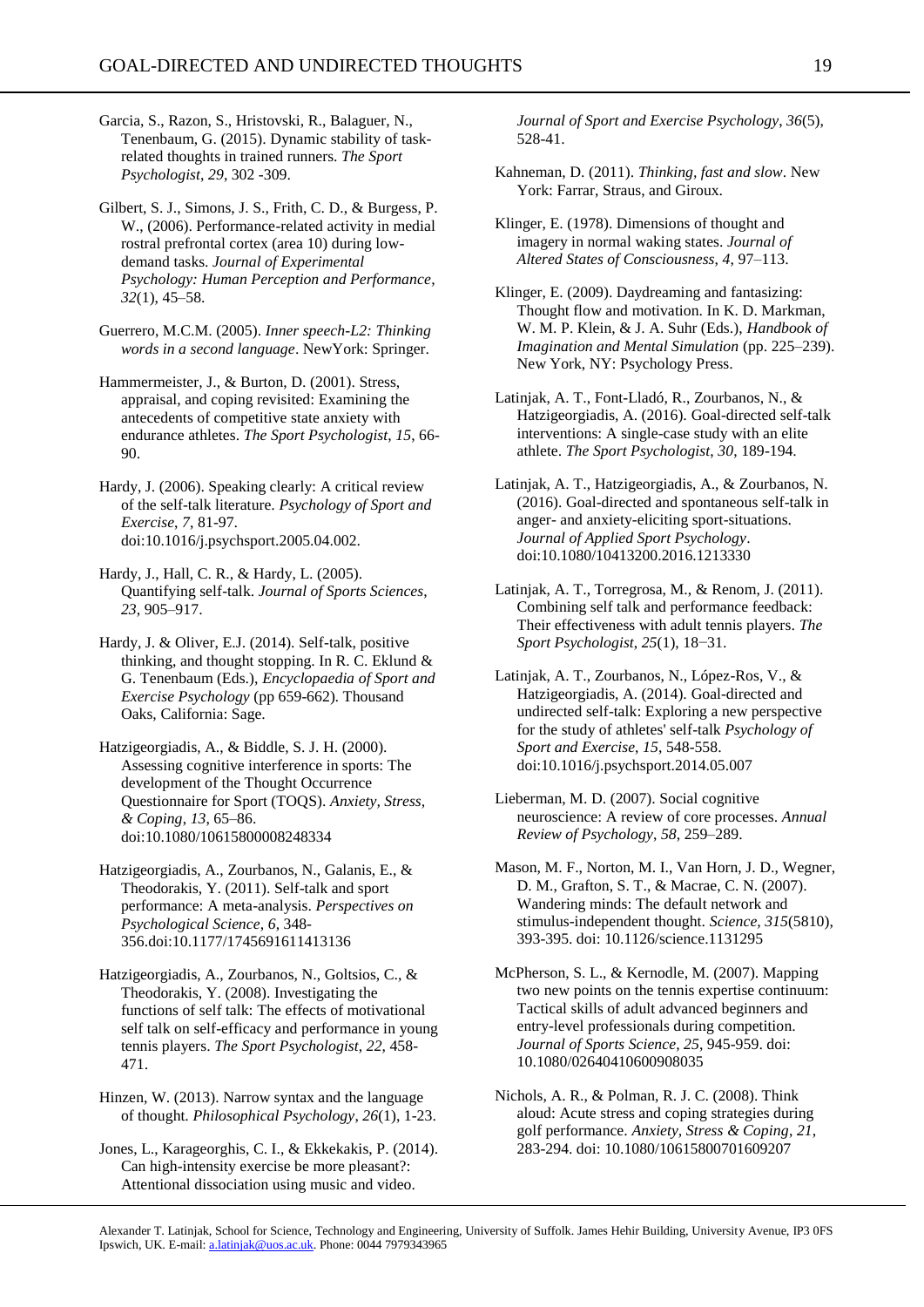Nisbett, R. & Wilson, T. (1977). Telling more than we can know: Verbal reports on mental. processes. *Psychological Review*, *84*, 231–259. doi: org/10.1037/0033-295X.84.3.231

O'Neill, R., McDonnell, J., Billingsley, F., & Jenson, W. (2011). *Single case research designs in educational and community settings*. Boston, MA: Pearson.

Peigneux, P., Schmitz, R., & Willems, S. (2007). Cerebral asymmetries in sleep-dependent processes of memory consolidation. *Learning and Memory*, *14*, 400-406. doi: 10.1101/lm.551207

Raichle, M. E., MacLeod, A. M., Snyder, A. Z., Powers, W. J., Gusnard, D. A., & Shulman, G. L. (2001). A default mode of brain function. *Proceedings of the National Academy of Sciences*. *98*(2), 676–682.

Schneider, W., & Shiffrin, R. M. (1977). Controlled and automatic human information processing I: Detection, search and attention. *Psychological Review*, *84*, 1-66.

Smallwood, J., Obonsawin, M., & Reid, H. (2003). The effects of block duration and task demands on the experience of task unrelated thought. *Imagination, Cognition and Personality*, *22*, 13– 31. doi:10.2190/TBML-N8JN-W5YB-4L9R

Smallwood, J., & Schooler, J. W. (2006). The restless mind. *Psychological Bulletin, 132*(6), 946-958.

Strauss, A., & Corbin, J. (1998). *Basics of qualitative research: Techniques and procedures for developing grounded theory* (2nd ed.). Newbury Park, CA: Sage.

Tesch, R. (1990). *Qualitative research analysis types and software tools.* New York: Falmer.

Theodorakis, Y., Hatzigeorgiadis, A., & Chroni, S. (2008). Self talk: It works, but how? Development and preliminary validation of the functions of self talk questionnaire. *Measurement in Physical Education and Exercise Science*, *12*, 10-30. doi:10.1080/10913670701715158.

Theodorakis, Y., Hatzigeorgiadis, A., & Zourbanos, N. (2012). Cognitions: Self-talk and performance. In S. Murphy (Ed.), *The Oxford Handbook of Sport and Performance Psychology* (pp. 191−212). New York: Oxford University Press. doi:10.1093/oxfordhb/9780199731763.013.0010

Tod, D., Hardy, J., & Oliver, E. (2011). Effects of self-talk: A systematic review. *Journal of Sport and Exercise Psychology*, *33*, 666-687.

Travassos, B., Araújo, D., Davids, K., O'Hara, K., Leitao, J., & Cortinhas, A. (2013). Expertise effects on decision-making in sport are constrained by requisite response behaviours—a meta-analysis. *Psychology of Sport and Exercise*, *14*(2), 211-219.

Turner, M. J., & Barker, J. B. (2014). Examining the efficacy of Rational-Emotive Behavior Therapy (REBT) on irrational beliefs and anxiety in elite youth cricketers. *Journal of Applied Sport Psychology*, *25*, 131-147. doi:10.1080/10413200.2011.574311

Van Raalte, J. L., Cornelius, A., Copeskey, M., & Brewer, B. W. (2014). Say what? An analysis of spontaneous self-talk categorization. *The Sport Psychologist*, *28*, 390-393. doi: 10.1123/tsp.2014- 0017

Van Raalte, J. L., Vincent, A., & Brewer, B. W. (2016). Self-talk: Review and sport-specific model. *Psychology of Sport and Exercise*, *22*, 139- 148. doi:10.1016/j.psychsport.2015.08.004

Ziegler, S. (1987). Effects of stimulus cueing on the acquisition of groundstrokes by beginning tennis players. *Journal of Applied Behavior Analysis*, *20*(4), 405-411.

Zourbanos, N., Hatzigeorgiadis, A., Chroni, S., Theodorakis, Y., & Papaiannou, A (2009). Automatic self-talk questionnaire for sports (ASTQS): Development and preliminary validation of a measure identifying the structure of athletes' self-talk. *The Sport Psychologist*, *23*, 233- 251.

Zourbanos, N., Hatzigeorgiadis, A., Kolovelonis, A., Latinjak, A. T., & Theodorakis, Y. (2016). The use of self-talk in the organization of a lesson in sport, physical education and exercise settings. In P. A. Davis (Ed.), *The Psychology of Effective Coaching and Management* (pp. 307-320). New York: Nova Science Publishers, Inc.

Zourbanos, N., Tzioumakis, Y., Aroujo, D., Kalaroglou, S., Hatzigeorgiadis, A., & Papaioannou, A. (2015). The intricacies of verbalizations, gestures, and game outcome using sequential analysis. *Psychology of Sport and Exercise*, *18*, 32-41. doi:10.1016/j.psychsport.2014.12.003